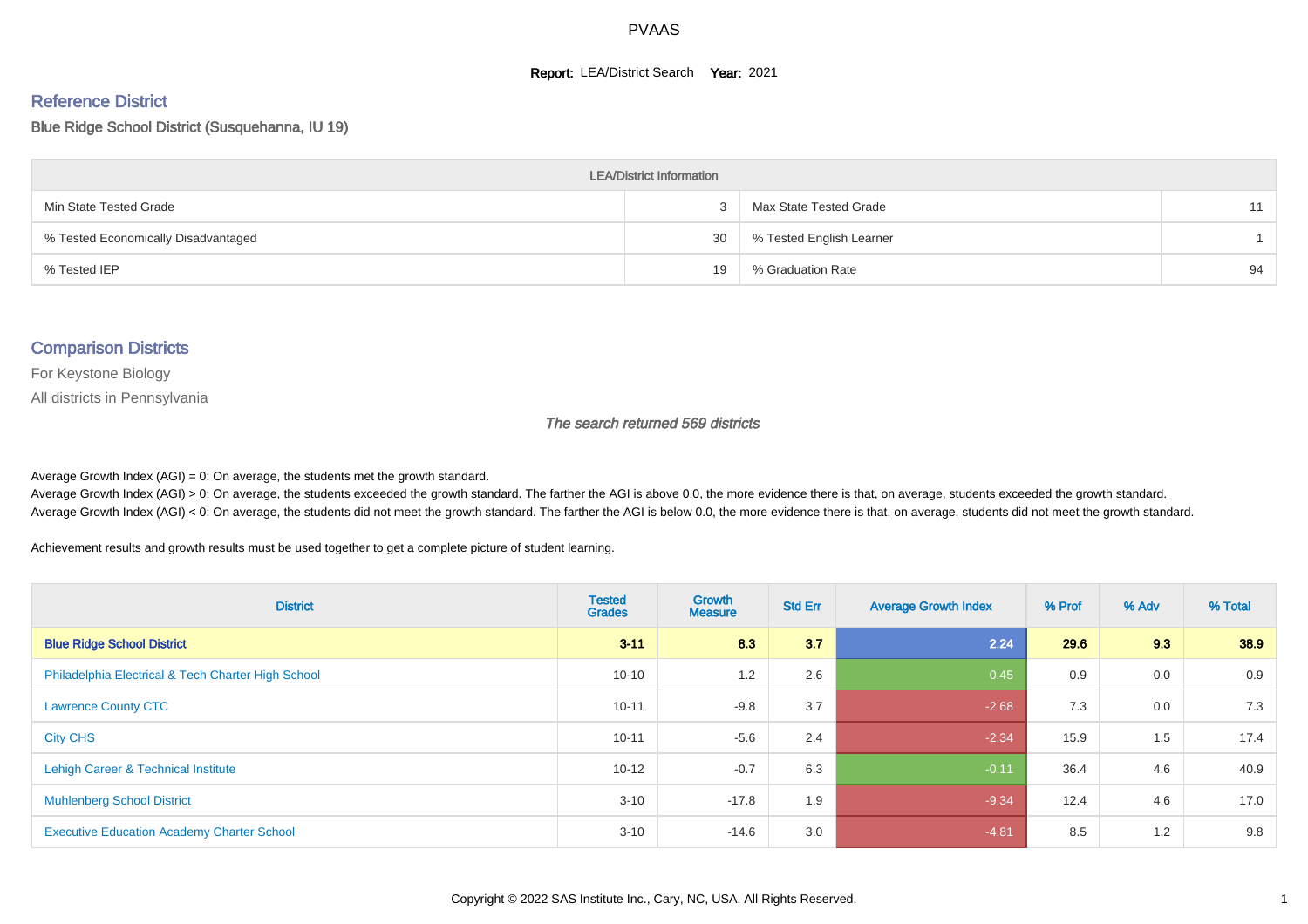| <b>District</b>                               | <b>Tested</b><br><b>Grades</b> | <b>Growth</b><br><b>Measure</b> | <b>Std Err</b> | <b>Average Growth Index</b> | % Prof | % Adv   | % Total |
|-----------------------------------------------|--------------------------------|---------------------------------|----------------|-----------------------------|--------|---------|---------|
| <b>Blue Ridge School District</b>             | $3 - 11$                       | 8.3                             | 3.7            | 2.24                        | 29.6   | 9.3     | 38.9    |
| <b>Chartiers-Houston School District</b>      | $3 - 10$                       | $-16.5$                         | 3.5            | $-4.79$                     | 26.3   | $6.6\,$ | 32.9    |
| <b>Neshannock Township School District</b>    | $3 - 10$                       | $-12.5$                         | 2.7            | $-4.73$                     | 29.0   | 13.0    | 42.0    |
| <b>Mid Valley School District</b>             | $3 - 10$                       | $-11.1$                         | 2.7            | $-4.07$                     | 28.3   | 8.1     | 36.4    |
| <b>Shikellamy School District</b>             | $3 - 10$                       | $-8.3$                          | 2.4            | $-3.42$                     | 20.8   | 18.5    | 39.2    |
| Lackawanna Trail School District              | $3 - 10$                       | $-11.0$                         | 3.3            | $-3.35$                     | 13.1   | 18.0    | 31.2    |
| <b>Wissahickon School District</b>            | $3 - 10$                       | $-5.3$                          | 1.7            | $-3.14$                     | 27.5   | 29.0    | 56.6    |
| Jefferson-Morgan School District              | $3 - 10$                       | $-12.0$                         | 3.9            | $-3.09$                     | 28.6   | 6.1     | 34.7    |
| California Area School District               | $3 - 10$                       | $-13.7$                         | 4.5            | $-3.06$                     | 41.7   | 16.7    | 58.3    |
| <b>Avonworth School District</b>              | $3 - 10$                       | $-6.2$                          | 2.3            | $-2.68$                     | 35.9   | 14.1    | 50.0    |
| <b>Antietam School District</b>               | $3 - 10$                       | $-9.5$                          | 3.7            | $-2.57$                     | 20.9   | 1.5     | 22.4    |
| <b>Carmichaels Area School District</b>       | $3 - 10$                       | $-7.0$                          | 3.1            | $-2.30$                     | 17.8   | 9.6     | 27.4    |
| <b>Yough School District</b>                  | $3 - 10$                       | $-6.2$                          | 2.7            | $-2.27$                     | 28.9   | $8.8\,$ | 37.7    |
| <b>Wyoming Area School District</b>           | $3 - 10$                       | $-5.5$                          | 2.5            | $-2.21$                     | 32.0   | 9.6     | 41.6    |
| <b>West Middlesex Area School District</b>    | $3 - 10$                       | $-7.4$                          | 3.5            | $-2.11$                     | 32.0   | 9.6     | 41.6    |
| <b>Cambria Heights School District</b>        | $3 - 10$                       | $-6.2$                          | 2.9            | $-2.11$                     | 25.0   | 13.0    | 38.0    |
| <b>Sto-Rox School District</b>                | $3 - 10$                       | $-7.0$                          | 3.5            | $-1.99$                     | 3.2    | 0.0     | 3.2     |
| <b>Shanksville-Stonycreek School District</b> | $3 - 10$                       | $-8.6$                          | 5.5            | $-1.55$                     | 17.6   | 23.5    | 41.2    |
| <b>Troy Area School District</b>              | $3 - 10$                       | $-4.7$                          | 3.2            | $-1.46$                     | 22.8   | 16.5    | 39.2    |
| <b>Northeast Bradford School District</b>     | $3 - 10$                       | $-5.0$                          | 3.7            | $-1.35$                     | 30.6   | 4.8     | 35.5    |
| <b>Rose Tree Media School District</b>        | $3 - 10$                       | $-2.8$                          | 2.1            | $-1.33$                     | 35.2   | 29.6    | 64.8    |
| <b>Beaver Area School District</b>            | $3 - 10$                       | $-3.0$                          | 2.5            | $-1.16$                     | 25.8   | 27.8    | 53.6    |
| <b>Harmony Area School District</b>           | $3 - 10$                       | $-5.7$                          | 5.0            | $-1.13$                     | 33.3   | 0.0     | 33.3    |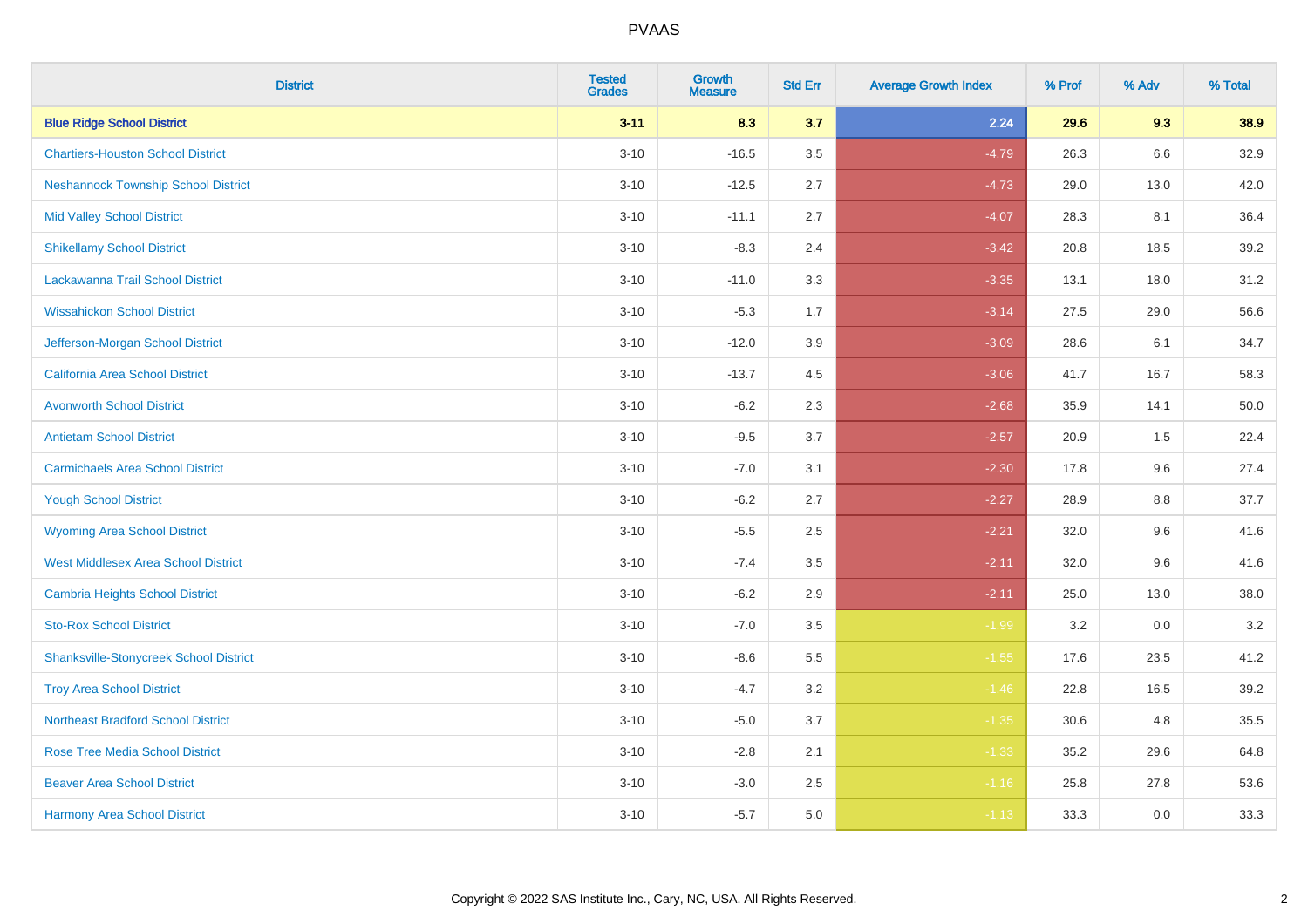| <b>District</b>                            | <b>Tested</b><br><b>Grades</b> | Growth<br><b>Measure</b> | <b>Std Err</b> | <b>Average Growth Index</b> | % Prof | % Adv | % Total |
|--------------------------------------------|--------------------------------|--------------------------|----------------|-----------------------------|--------|-------|---------|
| <b>Blue Ridge School District</b>          | $3 - 11$                       | 8.3                      | 3.7            | 2.24                        | 29.6   | 9.3   | 38.9    |
| <b>Moshannon Valley School District</b>    | $3 - 10$                       | $-5.1$                   | 4.6            | $-1.12$                     | 25.0   | 12.5  | 37.5    |
| <b>Mahanoy Area School District</b>        | $3 - 10$                       | $-3.4$                   | 3.1            | $-1.07$                     | 21.4   | 8.6   | 30.0    |
| <b>Northwest Area School District</b>      | $3 - 10$                       | $-3.2$                   | 3.3            | $-0.97$                     | 30.4   | 13.0  | 43.5    |
| <b>Propel Charter School-Montour</b>       | $3 - 10$                       | $-3.4$                   | 3.6            | $-0.93$                     | 7.7    | 0.0   | 7.7     |
| <b>Mount Union Area School District</b>    | $3 - 10$                       | $-2.5$                   | 2.8            | $-0.89$                     | 19.8   | 5.8   | 25.6    |
| <b>Reynolds School District</b>            | $3 - 10$                       | $-3.0$                   | 3.5            | $-0.87$                     | 27.3   | 9.1   | 36.4    |
| <b>Carbondale Area School District</b>     | $3 - 10$                       | $-2.8$                   | 3.2            | $-0.87$                     | 27.5   | 2.9   | 30.4    |
| <b>Valley Grove School District</b>        | $3 - 10$                       | $-4.0$                   | 5.5            | $-0.72$                     | 68.4   | 15.8  | 84.2    |
| <b>Tri-Valley School District</b>          | $3 - 10$                       | $-2.7$                   | 3.9            | $-0.69$                     | 31.0   | 9.5   | 40.5    |
| <b>Monessen City School District</b>       | $3 - 10$                       | $-3.9$                   | 5.6            | $-0.69$                     | 21.0   | 10.5  | 31.6    |
| <b>Southeastern Greene School District</b> | $3 - 10$                       | $-2.3$                   | 4.4            | $-0.53$                     | 29.0   | 9.7   | 38.7    |
| <b>Clearfield Area School District</b>     | $3 - 10$                       | $-1.3$                   | 3.7            | $-0.34$                     | 43.9   | 24.6  | 68.4    |
| <b>MaST Community Charter School</b>       | $3 - 10$                       | $-0.9$                   | 2.5            | $-0.34$                     | 25.0   | 21.6  | 46.6    |
| <b>Ferndale Area School District</b>       | $3 - 10$                       | $-1.1$                   | 4.1            | $-0.27$                     | 21.0   | 7.9   | 29.0    |
| <b>Fort Cherry School District</b>         | $3 - 10$                       | $-0.7$                   | 3.1            | $-0.21$                     | 30.6   | 14.1  | 44.7    |
| <b>Portage Area School District</b>        | $3 - 10$                       | $-0.5$                   | 3.3            | $-0.14$                     | 27.0   | 20.6  | 47.6    |
| <b>Freeport Area School District</b>       | $3 - 10$                       | $-0.2$                   | 2.1            | $-0.10$                     | 37.4   | 29.8  | 67.2    |
| <b>Garnet Valley School District</b>       | $3 - 10$                       | 0.2                      | 1.7            | 0.13                        | 34.9   | 26.4  | 61.3    |
| <b>Marion Center Area School District</b>  | $3 - 10$                       | $0.8\,$                  | 2.9            | 0.27                        | 23.3   | 11.1  | 34.4    |
| South Williamsport Area School District    | $3 - 10$                       | 0.9                      | 3.1            | 0.31                        | 38.4   | 11.6  | 50.0    |
| <b>MaST Community Charter School II</b>    | $3 - 10$                       | 1.4                      | 3.0            | 0.45                        | 16.1   | 4.6   | 20.7    |
| <b>Abington School District</b>            | $3 - 10$                       | 0.9                      | 1.6            | 0.57                        | 29.7   | 28.7  | 58.4    |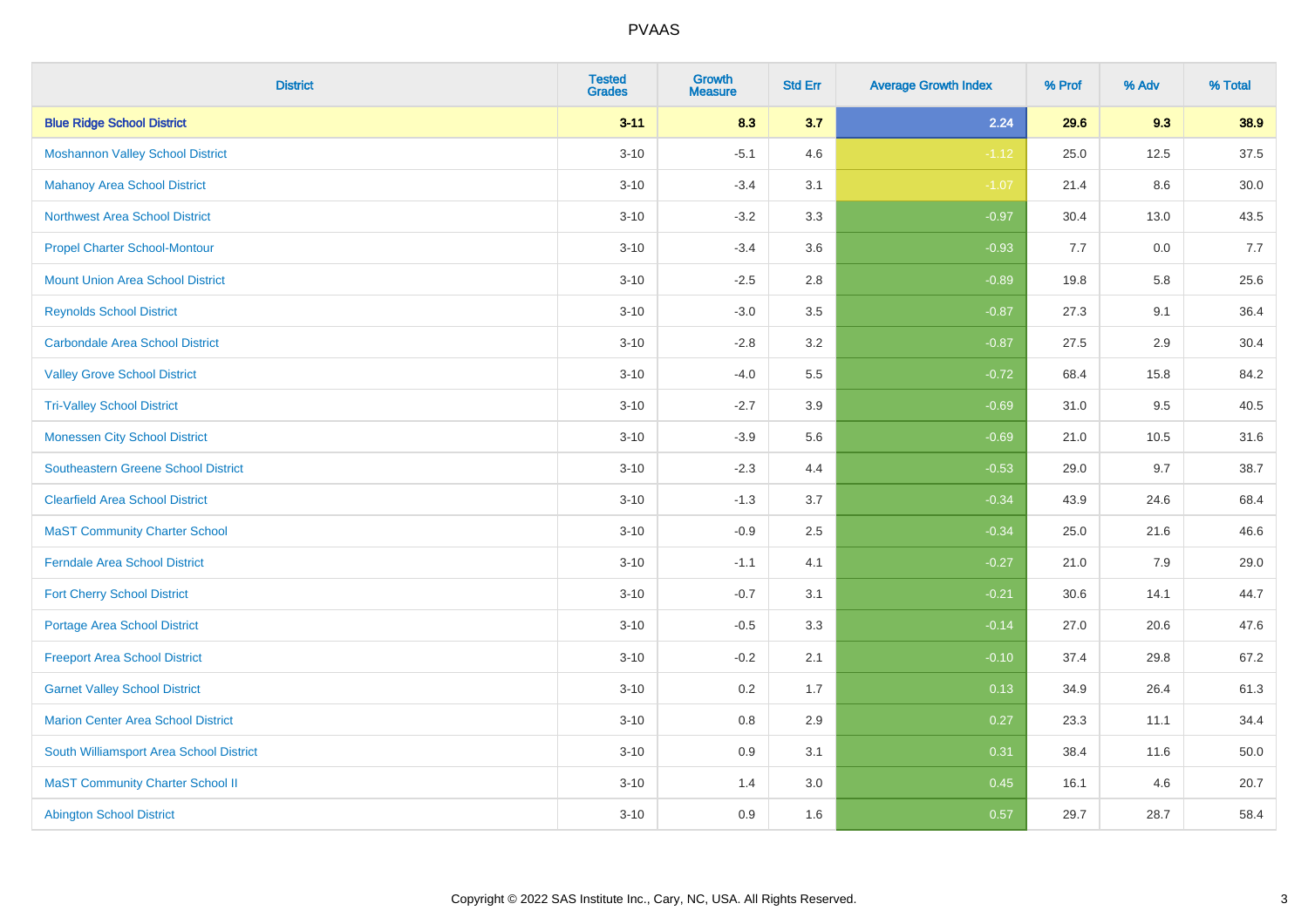| <b>District</b>                                    | <b>Tested</b><br><b>Grades</b> | <b>Growth</b><br><b>Measure</b> | <b>Std Err</b> | <b>Average Growth Index</b> | % Prof | % Adv | % Total |
|----------------------------------------------------|--------------------------------|---------------------------------|----------------|-----------------------------|--------|-------|---------|
| <b>Blue Ridge School District</b>                  | $3 - 11$                       | 8.3                             | 3.7            | 2.24                        | 29.6   | 9.3   | 38.9    |
| <b>Sullivan County School District</b>             | $3 - 10$                       | 2.5                             | 4.3            | 0.58                        | 43.6   | 7.7   | 51.3    |
| <b>Bethlehem-Center School District</b>            | $3 - 10$                       | 2.1                             | 3.5            | 0.59                        | 32.3   | 4.6   | 36.9    |
| <b>Belmont Charter School</b>                      | $3 - 10$                       | 2.2                             | 3.4            | 0.64                        | 5.3    | 1.8   | 7.0     |
| <b>Centennial School District</b>                  | $3 - 10$                       | 1.5                             | 1.5            | 0.98                        | 23.6   | 12.4  | 36.0    |
| <b>Southeast Delco School District</b>             | $3 - 10$                       | 3.9                             | 3.5            | 1.12                        | 18.6   | 3.4   | 22.0    |
| <b>Bellwood-Antis School District</b>              | $3 - 10$                       | 3.5                             | 2.8            | 1.24                        | 40.9   | 19.4  | 60.2    |
| <b>Bloomsburg Area School District</b>             | $3 - 10$                       | 4.3                             | 3.4            | 1.26                        | 36.5   | 20.6  | 57.1    |
| <b>Mastery Charter School - Thomas Campus</b>      | $3 - 10$                       | 7.9                             | 5.7            | 1.39                        | 12.5   | 0.0   | 12.5    |
| <b>Central Valley School District</b>              | $3 - 10$                       | 4.7                             | 2.6            | 1.83                        | 37.8   | 18.5  | 56.3    |
| <b>Benton Area School District</b>                 | $3 - 10$                       | 8.1                             | 4.0            | 2.01                        | 35.7   | 28.6  | 64.3    |
| <b>Wallingford-Swarthmore School District</b>      | $3 - 10$                       | 5.0                             | 2.2            | 2.25                        | 33.3   | 37.1  | 70.4    |
| <b>Glendale School District</b>                    | $3 - 10$                       | 7.9                             | 3.5            | 2.25                        | 42.6   | 9.3   | 51.8    |
| <b>Commonwealth Charter Academy Charter School</b> | $3 - 10$                       | 4.2                             | 1.6            | 2.68                        | 27.0   | 15.6  | 42.5    |
| South Butler County School District                | $3 - 10$                       | 6.3                             | 2.2            | 2.80                        | 37.8   | 19.2  | 57.0    |
| Allegheny-Clarion Valley School District           | $3 - 10$                       | 12.3                            | 4.1            | 3.03                        | 33.3   | 19.0  | 52.4    |
| <b>Kane Area School District</b>                   | $3 - 10$                       | 8.8                             | 2.9            | 3.07                        | 31.4   | 19.8  | 51.2    |
| <b>Mars Area School District</b>                   | $3 - 10$                       | 6.6                             | 1.9            | 3.45                        | 36.7   | 32.4  | 69.1    |
| <b>Tredyffrin-Easttown School District</b>         | $3 - 10$                       | 8.7                             | 2.4            | 3.57                        | 35.2   | 35.8  | 71.0    |
| Maritime Academy Charter School                    | $3 - 10$                       | 13.2                            | 3.1            | 4.29                        | 24.0   | 1.3   | 25.3    |
| Montrose Area School District                      | $3 - 10$                       | 12.3                            | 2.8            | 4.41                        | 37.8   | 28.9  | 66.7    |
| <b>Pennridge School District</b>                   | $3 - 10$                       | 7.4                             | 1.5            | 5.10                        | 32.0   | 27.6  | 59.6    |
| <b>Fleetwood Area School District</b>              | $3 - 10$                       | 10.4                            | 2.0            | 5.19                        | 31.7   | 25.8  | 57.5    |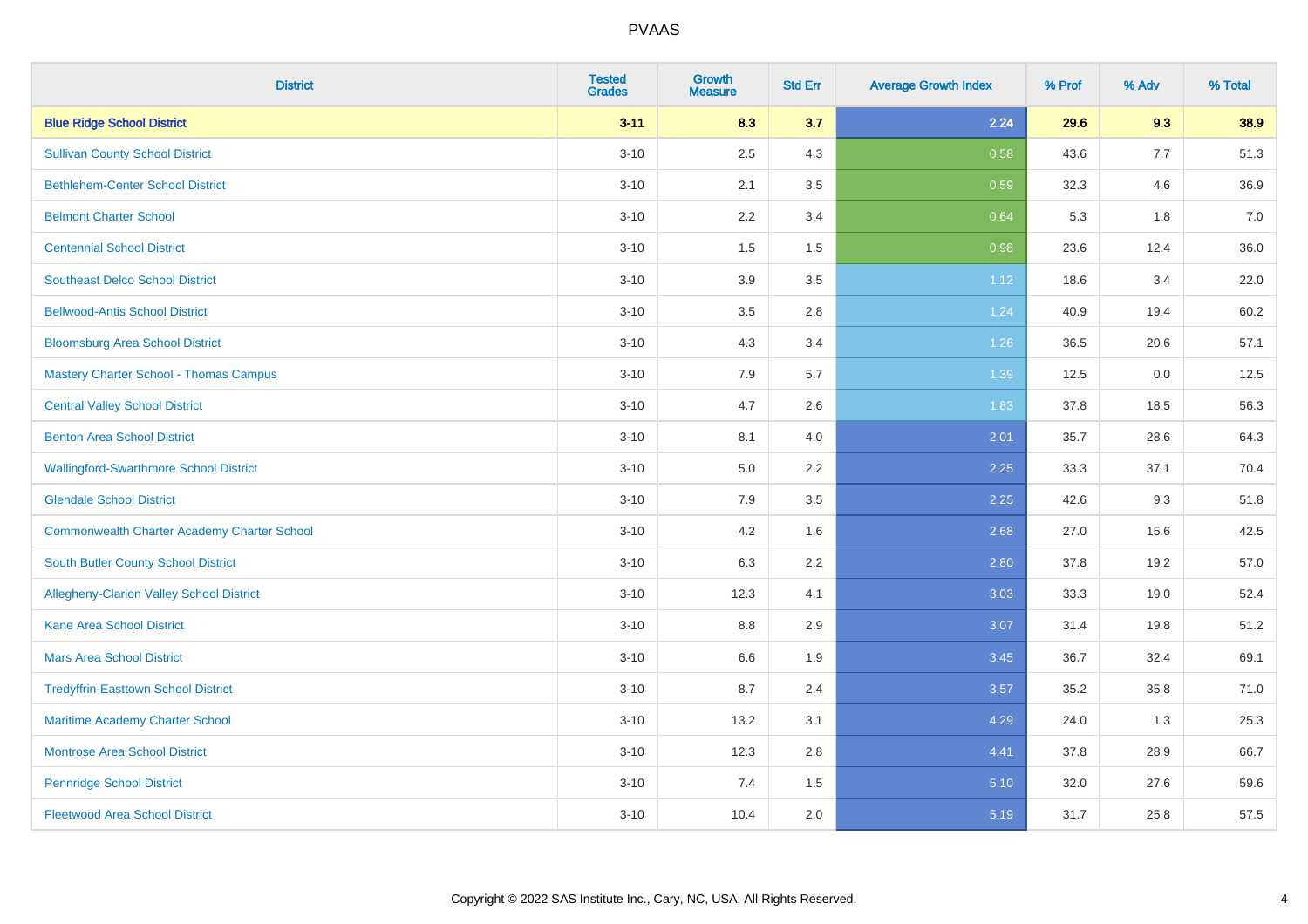| <b>District</b>                              | <b>Tested</b><br><b>Grades</b> | Growth<br><b>Measure</b> | <b>Std Err</b> | <b>Average Growth Index</b> | % Prof | % Adv | % Total |
|----------------------------------------------|--------------------------------|--------------------------|----------------|-----------------------------|--------|-------|---------|
| <b>Blue Ridge School District</b>            | $3 - 11$                       | 8.3                      | 3.7            | 2.24                        | 29.6   | 9.3   | 38.9    |
| <b>Avon Grove School District</b>            | $3 - 10$                       | 7.6                      | 1.4            | 5.29                        | 33.7   | 33.2  | 67.0    |
| <b>Blue Mountain School District</b>         | $3 - 10$                       | 12.2                     | 2.1            | 5.81                        | 30.7   | 26.1  | 56.8    |
| <b>Collegium Charter School</b>              | $3 - 10$                       | 21.2                     | 2.6            | 8.18                        | 25.4   | 16.4  | 41.8    |
| <b>Derry Township School District</b>        | $3 - 10$                       | 20.1                     | 2.0            | 10.20                       | 32.8   | 46.9  | 79.7    |
| <b>Pittsburgh School District</b>            | $3 - 11$                       | $-13.0$                  | 1.1            | $-12.25$                    | 16.1   | 6.5   | 22.6    |
| <b>Butler Area School District</b>           | $3 - 11$                       | $-14.1$                  | 1.5            | $-9.60$                     | 26.4   | 11.1  | 37.5    |
| <b>North Hills School District</b>           | $3 - 11$                       | $-15.8$                  | 1.8            | $-8.84$                     | 26.4   | 19.8  | 46.2    |
| <b>Cheltenham School District</b>            | $3 - 11$                       | $-17.6$                  | 2.0            | $-8.74$                     | 24.4   | 8.3   | 32.6    |
| <b>Williamsport Area School District</b>     | $3 - 11$                       | $-11.7$                  | 1.4            | $-8.29$                     | 18.2   | 10.5  | 28.7    |
| <b>Greater Latrobe School District</b>       | $3 - 11$                       | $-14.1$                  | 2.0            | $-7.14$                     | 41.0   | 12.6  | 53.6    |
| <b>Kennett Consolidated School District</b>  | $3 - 11$                       | $-10.4$                  | 1.7            | $-6.27$                     | 28.7   | 14.0  | 42.7    |
| <b>Big Beaver Falls Area School District</b> | $3 - 11$                       | $-17.9$                  | 2.8            | $-6.27$                     | 9.4    | 2.8   | 12.2    |
| <b>Coatesville Area School District</b>      | $3 - 11$                       | $-9.5$                   | 1.6            | $-5.81$                     | 12.8   | 3.3   | 16.2    |
| <b>Central Cambria School District</b>       | $3 - 11$                       | $-12.7$                  | 2.3            | $-5.61$                     | 19.4   | 7.4   | 26.9    |
| <b>Aliquippa School District</b>             | $3 - 11$                       | $-20.0$                  | 3.6            | $-5.54$                     | 1.7    | 0.0   | 1.7     |
| <b>Frazier School District</b>               | $3 - 11$                       | $-18.9$                  | 3.4            | $-5.49$                     | 18.3   | 1.4   | 19.7    |
| <b>Washington School District</b>            | $3 - 11$                       | $-15.9$                  | 2.9            | $-5.44$                     | 12.9   | 1.7   | 14.7    |
| Philadelphia Academy Charter School          | $3 - 11$                       | $-14.7$                  | 2.7            | $-5.42$                     | 21.6   | 3.9   | 25.5    |
| <b>Bristol Township School District</b>      | $3 - 11$                       | $-7.4$                   | 1.4            | $-5.32$                     | 13.8   | 4.6   | 18.4    |
| <b>Wilkes-Barre Area School District</b>     | $3 - 11$                       | $-12.4$                  | 2.4            | $-5.18$                     | 14.2   | 3.7   | 17.9    |
| <b>East Lycoming School District</b>         | $3 - 11$                       | $-10.9$                  | 2.1            | $-5.08$                     | 22.5   | 8.2   | 30.8    |
| Meyersdale Area School District              | $3 - 11$                       | $-16.1$                  | 3.3            | $-4.94$                     | 20.3   | 5.8   | 26.1    |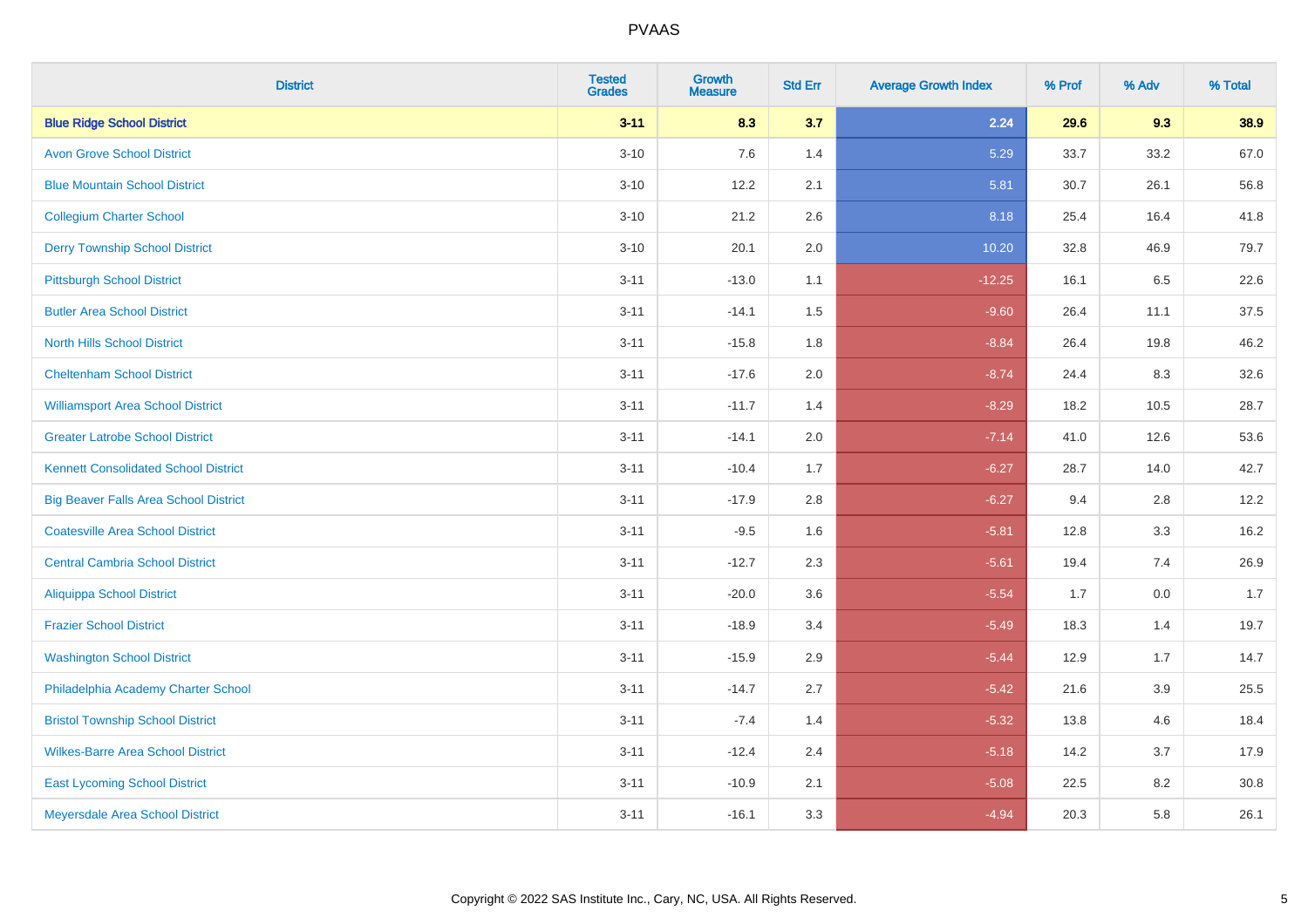| <b>District</b>                               | <b>Tested</b><br><b>Grades</b> | Growth<br><b>Measure</b> | <b>Std Err</b> | <b>Average Growth Index</b> | % Prof | % Adv   | % Total |
|-----------------------------------------------|--------------------------------|--------------------------|----------------|-----------------------------|--------|---------|---------|
| <b>Blue Ridge School District</b>             | $3 - 11$                       | 8.3                      | 3.7            | 2.24                        | 29.6   | 9.3     | 38.9    |
| <b>Trinity Area School District</b>           | $3 - 11$                       | $-8.7$                   | 1.8            | $-4.87$                     | 20.9   | $9.8\,$ | 30.8    |
| <b>Girard School District</b>                 | $3 - 11$                       | $-12.3$                  | 2.6            | $-4.76$                     | 29.7   | 18.9    | 48.6    |
| <b>Fannett-Metal School District</b>          | $3 - 11$                       | $-22.3$                  | 4.8            | $-4.65$                     | 16.4   | $6.6\,$ | 23.0    |
| <b>Derry Area School District</b>             | $3 - 11$                       | $-11.8$                  | 2.6            | $-4.53$                     | 34.8   | 6.1     | 40.9    |
| <b>Northwestern School District</b>           | $3 - 11$                       | $-14.6$                  | 3.2            | $-4.51$                     | 32.5   | 13.7    | 46.2    |
| <b>Dunmore School District</b>                | $3 - 11$                       | $-12.2$                  | 2.7            | $-4.51$                     | 15.0   | 5.3     | 20.4    |
| <b>Hanover Public School District</b>         | $3 - 11$                       | $-12.4$                  | 2.7            | $-4.50$                     | 22.7   | 6.2     | 28.9    |
| Jim Thorpe Area School District               | $3 - 11$                       | $-10.9$                  | 2.4            | $-4.48$                     | 19.5   | 6.0     | 25.5    |
| <b>Greenville Area School District</b>        | $3 - 11$                       | $-13.2$                  | 3.0            | $-4.45$                     | 32.1   | 4.6     | 36.7    |
| <b>Chambersburg Area School District</b>      | $3 - 11$                       | $-5.6$                   | 1.3            | $-4.42$                     | 24.2   | 15.2    | 39.4    |
| <b>General Mclane School District</b>         | $3 - 11$                       | $-10.7$                  | 2.4            | $-4.40$                     | 34.0   | 15.6    | 49.6    |
| <b>Big Spring School District</b>             | $3 - 11$                       | $-9.8$                   | 2.3            | $-4.32$                     | 23.6   | 12.9    | 36.5    |
| <b>Central Dauphin School District</b>        | $3 - 11$                       | $-5.2$                   | 1.2            | $-4.24$                     | 29.3   | 8.7     | 38.0    |
| <b>Chartiers Valley School District</b>       | $3 - 11$                       | $-9.1$                   | 2.1            | $-4.23$                     | 20.7   | 17.4    | 38.0    |
| <b>Central Fulton School District</b>         | $3 - 11$                       | $-13.3$                  | 3.2            | $-4.20$                     | 18.1   | 9.7     | 27.8    |
| <b>Williamsburg Community School District</b> | $3 - 11$                       | $-16.9$                  | 4.1            | $-4.14$                     | 22.4   | 0.0     | 22.4    |
| <b>Moniteau School District</b>               | $3 - 11$                       | $-11.8$                  | 2.9            | $-4.07$                     | 22.6   | 5.0     | 27.6    |
| <b>Mcguffey School District</b>               | $3 - 11$                       | $-12.1$                  | 3.0            | $-4.06$                     | 12.8   | 5.9     | 18.6    |
| <b>Southmoreland School District</b>          | $3 - 11$                       | $-12.5$                  | 3.1            | $-4.04$                     | 33.3   | 15.5    | 48.8    |
| <b>Milton Area School District</b>            | $3 - 11$                       | $-10.1$                  | 2.5            | $-4.04$                     | 23.0   | 11.3    | 34.2    |
| <b>Deer Lakes School District</b>             | $3 - 11$                       | $-10.0$                  | 2.5            | $-4.02$                     | 27.7   | 9.9     | 37.6    |
| <b>Ellwood City Area School District</b>      | $3 - 11$                       | $-12.5$                  | 3.1            | $-4.00$                     | 26.7   | 8.7     | 35.4    |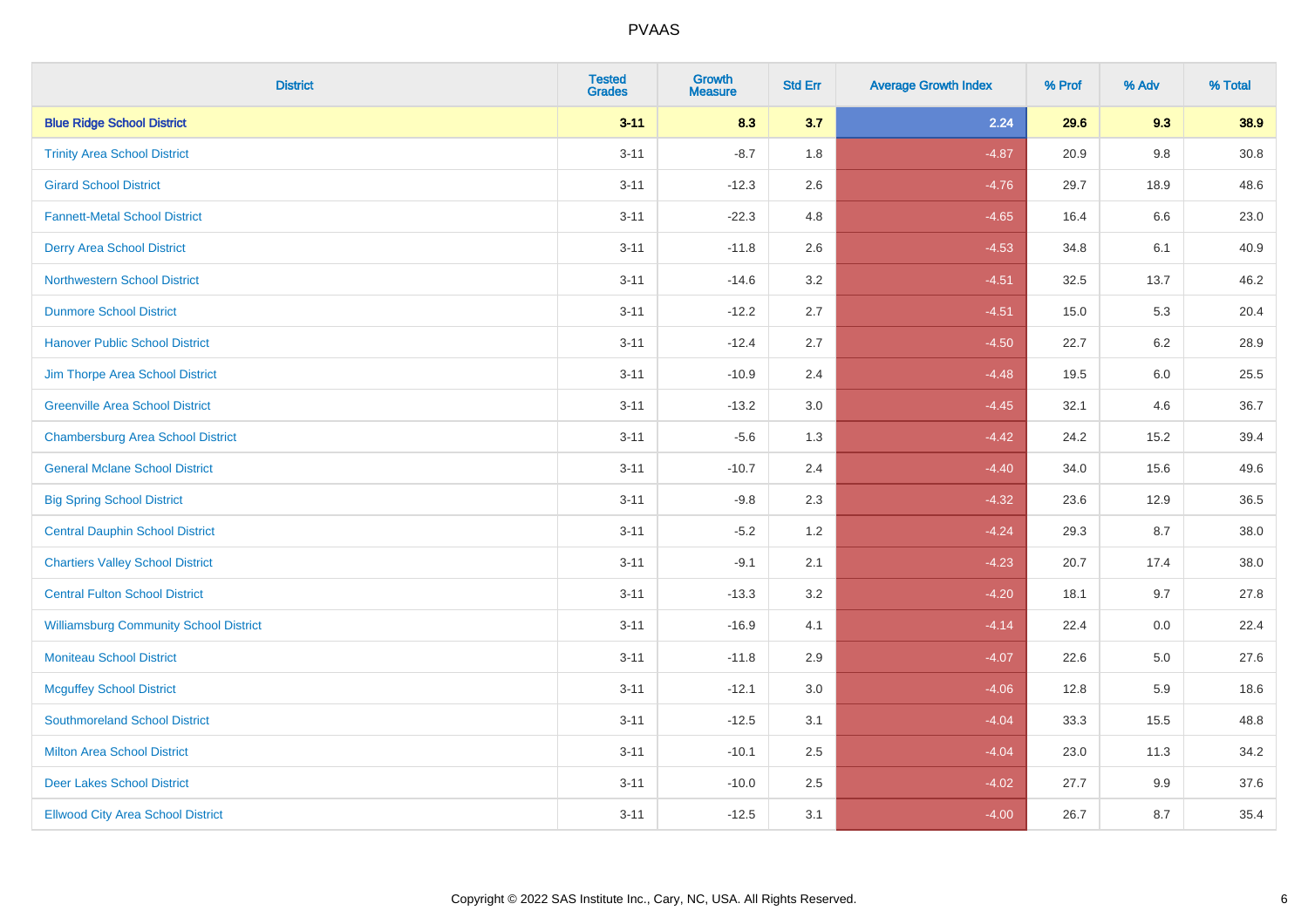| <b>District</b>                           | <b>Tested</b><br><b>Grades</b> | Growth<br><b>Measure</b> | <b>Std Err</b> | <b>Average Growth Index</b> | % Prof | % Adv | % Total |
|-------------------------------------------|--------------------------------|--------------------------|----------------|-----------------------------|--------|-------|---------|
| <b>Blue Ridge School District</b>         | $3 - 11$                       | 8.3                      | 3.7            | 2.24                        | 29.6   | 9.3   | 38.9    |
| <b>Plum Borough School District</b>       | $3 - 11$                       | $-9.4$                   | 2.4            | $-3.98$                     | 32.9   | 27.4  | 60.4    |
| <b>Windber Area School District</b>       | $3 - 11$                       | $-11.9$                  | 3.0            | $-3.94$                     | 41.0   | 10.3  | 51.3    |
| <b>Bethlehem Area School District</b>     | $3 - 11$                       | $-4.5$                   | 1.1            | $-3.91$                     | 20.4   | 11.3  | 31.7    |
| <b>Tacony Academy Charter School</b>      | $3 - 11$                       | $-12.9$                  | 3.3            | $-3.90$                     | 8.6    | 1.4   | 10.0    |
| <b>Pittston Area School District</b>      | $3 - 11$                       | $-8.2$                   | 2.2            | $-3.75$                     | 26.7   | 14.8  | 41.5    |
| <b>Mohawk Area School District</b>        | $3 - 11$                       | $-10.5$                  | 2.8            | $-3.75$                     | 35.1   | 10.6  | 45.7    |
| <b>Shade-Central City School District</b> | $3 - 11$                       | $-14.6$                  | 4.0            | $-3.68$                     | 9.6    | 0.0   | 9.6     |
| Morrisville Borough School District       | $3 - 11$                       | $-13.1$                  | 3.7            | $-3.52$                     | 4.9    | 1.6   | 6.6     |
| Mechanicsburg Area School District        | $3 - 11$                       | $-5.7$                   | 1.6            | $-3.48$                     | 35.1   | 16.0  | 51.2    |
| <b>South Park School District</b>         | $3 - 11$                       | $-8.8$                   | 2.5            | $-3.46$                     | 28.1   | 17.0  | 45.2    |
| <b>Burgettstown Area School District</b>  | $3 - 11$                       | $-11.2$                  | 3.2            | $-3.46$                     | 16.0   | 2.7   | 18.7    |
| <b>Ligonier Valley School District</b>    | $3 - 11$                       | $-10.8$                  | 3.1            | $-3.43$                     | 34.1   | 5.8   | 39.9    |
| <b>Mount Carmel Area School District</b>  | $3 - 11$                       | $-7.9$                   | 2.3            | $-3.38$                     | 18.2   | 4.4   | 22.6    |
| East Stroudsburg Area School District     | $3 - 11$                       | $-4.9$                   | 1.4            | $-3.38$                     | 22.7   | 12.5  | 35.2    |
| <b>Riverview School District</b>          | $3 - 11$                       | $-13.0$                  | 4.0            | $-3.29$                     | 43.1   | 7.8   | 51.0    |
| <b>Canon-Mcmillan School District</b>     | $3 - 11$                       | $-5.0$                   | 1.5            | $-3.25$                     | 30.8   | 28.5  | 59.3    |
| <b>Somerset Area School District</b>      | $3 - 11$                       | $-7.6$                   | 2.4            | $-3.17$                     | 21.0   | 14.5  | 35.5    |
| <b>Parkland School District</b>           | $3 - 11$                       | $-3.7$                   | 1.2            | $-3.17$                     | 31.4   | 30.6  | 62.0    |
| <b>Keystone Oaks School District</b>      | $3 - 11$                       | $-7.2$                   | 2.3            | $-3.14$                     | 30.0   | 11.1  | 41.0    |
| <b>Hanover Area School District</b>       | $3 - 11$                       | $-14.7$                  | 4.7            | $-3.13$                     | 12.1   | 3.0   | 15.2    |
| <b>Greensburg Salem School District</b>   | $3 - 11$                       | $-6.9$                   | 2.2            | $-3.06$                     | 30.3   | 13.3  | 43.6    |
| Gettysburg Area School District           | $3 - 11$                       | $-6.0$                   | 2.0            | $-3.02$                     | 28.8   | 19.6  | 48.5    |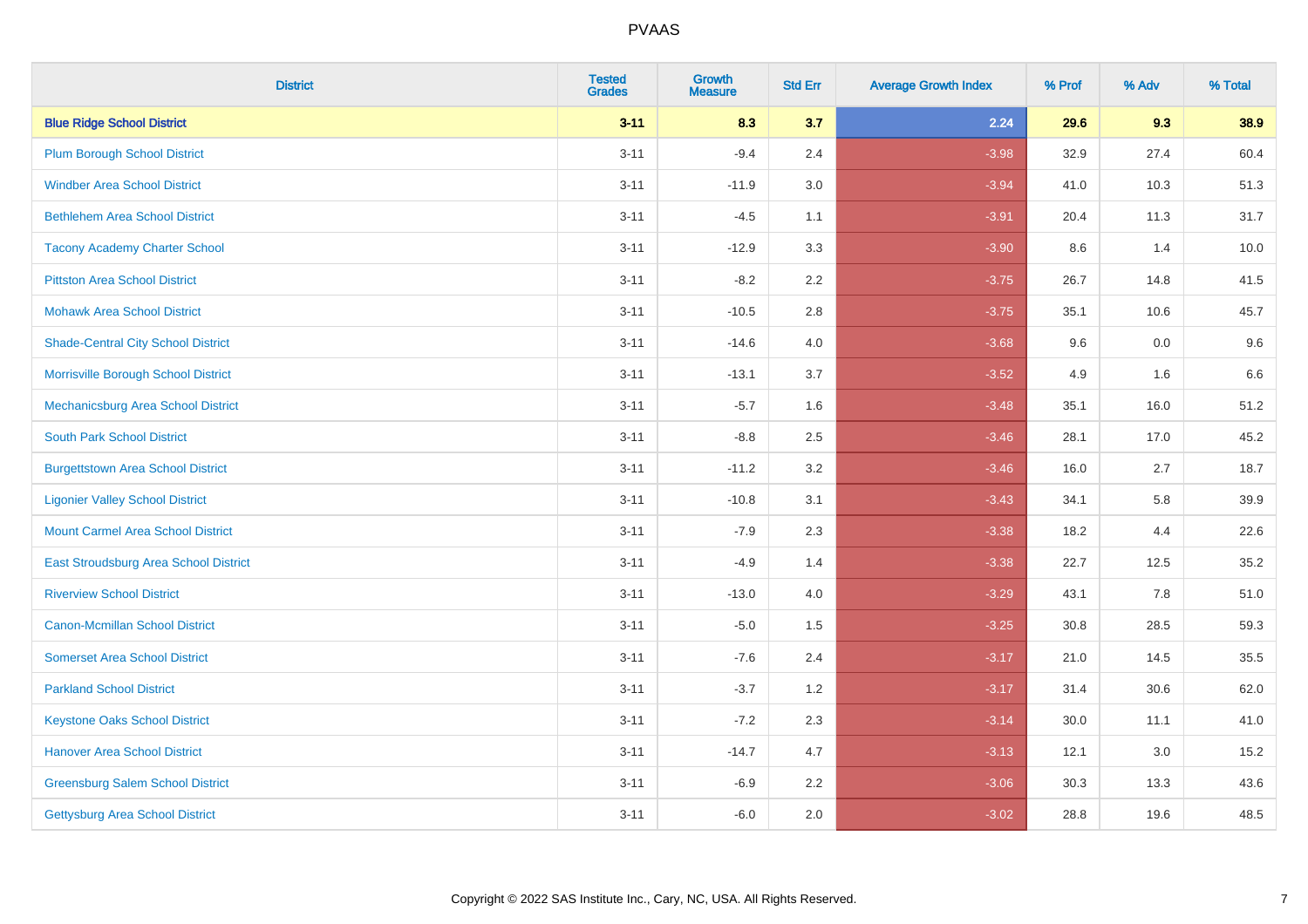| <b>District</b>                              | <b>Tested</b><br><b>Grades</b> | Growth<br><b>Measure</b> | <b>Std Err</b> | <b>Average Growth Index</b> | % Prof | % Adv   | % Total |
|----------------------------------------------|--------------------------------|--------------------------|----------------|-----------------------------|--------|---------|---------|
| <b>Blue Ridge School District</b>            | $3 - 11$                       | 8.3                      | 3.7            | 2.24                        | 29.6   | 9.3     | 38.9    |
| <b>Corry Area School District</b>            | $3 - 11$                       | $-6.8$                   | 2.3            | $-3.01$                     | 24.0   | 8.8     | 32.8    |
| <b>Carlisle Area School District</b>         | $3 - 11$                       | $-5.2$                   | 1.7            | $-2.99$                     | 28.0   | 19.3    | 47.3    |
| <b>Montour School District</b>               | $3 - 11$                       | $-6.1$                   | 2.1            | $-2.95$                     | 31.8   | 23.6    | 55.3    |
| <b>Baldwin-Whitehall School District</b>     | $3 - 11$                       | $-5.5$                   | 1.9            | $-2.93$                     | 32.0   | 14.7    | 46.7    |
| Mifflinburg Area School District             | $3 - 11$                       | $-6.0$                   | 2.1            | $-2.87$                     | 32.7   | 13.3    | 46.0    |
| <b>Berwick Area School District</b>          | $3 - 11$                       | $-6.9$                   | 2.4            | $-2.84$                     | 22.3   | 11.5    | 33.8    |
| Southern Columbia Area School District       | $3 - 11$                       | $-8.5$                   | 3.0            | $-2.83$                     | 30.5   | 12.8    | 43.3    |
| <b>Sharon City School District</b>           | $3 - 11$                       | $-6.5$                   | 2.3            | $-2.79$                     | 13.1   | 5.0     | 18.1    |
| <b>Pottsgrove School District</b>            | $3 - 11$                       | $-5.5$                   | 2.0            | $-2.78$                     | 28.6   | 10.3    | 38.8    |
| <b>Karns City Area School District</b>       | $3 - 11$                       | $-7.2$                   | 2.6            | $-2.71$                     | 26.4   | 20.8    | 47.2    |
| <b>Eastern York School District</b>          | $3 - 11$                       | $-6.2$                   | 2.3            | $-2.70$                     | 27.8   | 18.5    | 46.4    |
| <b>Governor Mifflin School District</b>      | $3 - 11$                       | $-4.4$                   | 1.6            | $-2.69$                     | 30.3   | 7.7     | 38.0    |
| <b>Connellsville Area School District</b>    | $3 - 11$                       | $-5.3$                   | 2.0            | $-2.67$                     | 24.2   | $5.0\,$ | 29.1    |
| <b>Blairsville-Saltsburg School District</b> | $3 - 11$                       | $-7.5$                   | 2.8            | $-2.67$                     | 20.1   | 8.2     | 28.3    |
| <b>Richland School District</b>              | $3 - 11$                       | $-6.9$                   | 2.6            | $-2.63$                     | 40.1   | 20.9    | 61.0    |
| <b>Bethel Park School District</b>           | $3 - 11$                       | $-4.4$                   | 1.7            | $-2.62$                     | 40.1   | 27.3    | 67.4    |
| <b>Forbes Road School District</b>           | $3 - 11$                       | $-11.5$                  | 4.7            | $-2.43$                     | 23.1   | 10.3    | 33.3    |
| <b>Redbank Valley School District</b>        | $3 - 11$                       | $-7.5$                   | 3.1            | $-2.41$                     | 12.4   | 10.6    | 23.1    |
| <b>Wyoming Valley West School District</b>   | $3 - 11$                       | $-5.5$                   | 2.3            | $-2.38$                     | 22.2   | 9.2     | 31.4    |
| Mount Pleasant Area School District          | $3 - 11$                       | $-5.4$                   | 2.3            | $-2.37$                     | 33.3   | 8.7     | 42.0    |
| <b>Octorara Area School District</b>         | $3 - 11$                       | $-7.5$                   | 3.2            | $-2.35$                     | 26.1   | 17.0    | 43.2    |
| <b>Riverside School District</b>             | $3 - 11$                       | $-6.2$                   | 2.7            | $-2.33$                     | 20.8   | 17.0    | 37.7    |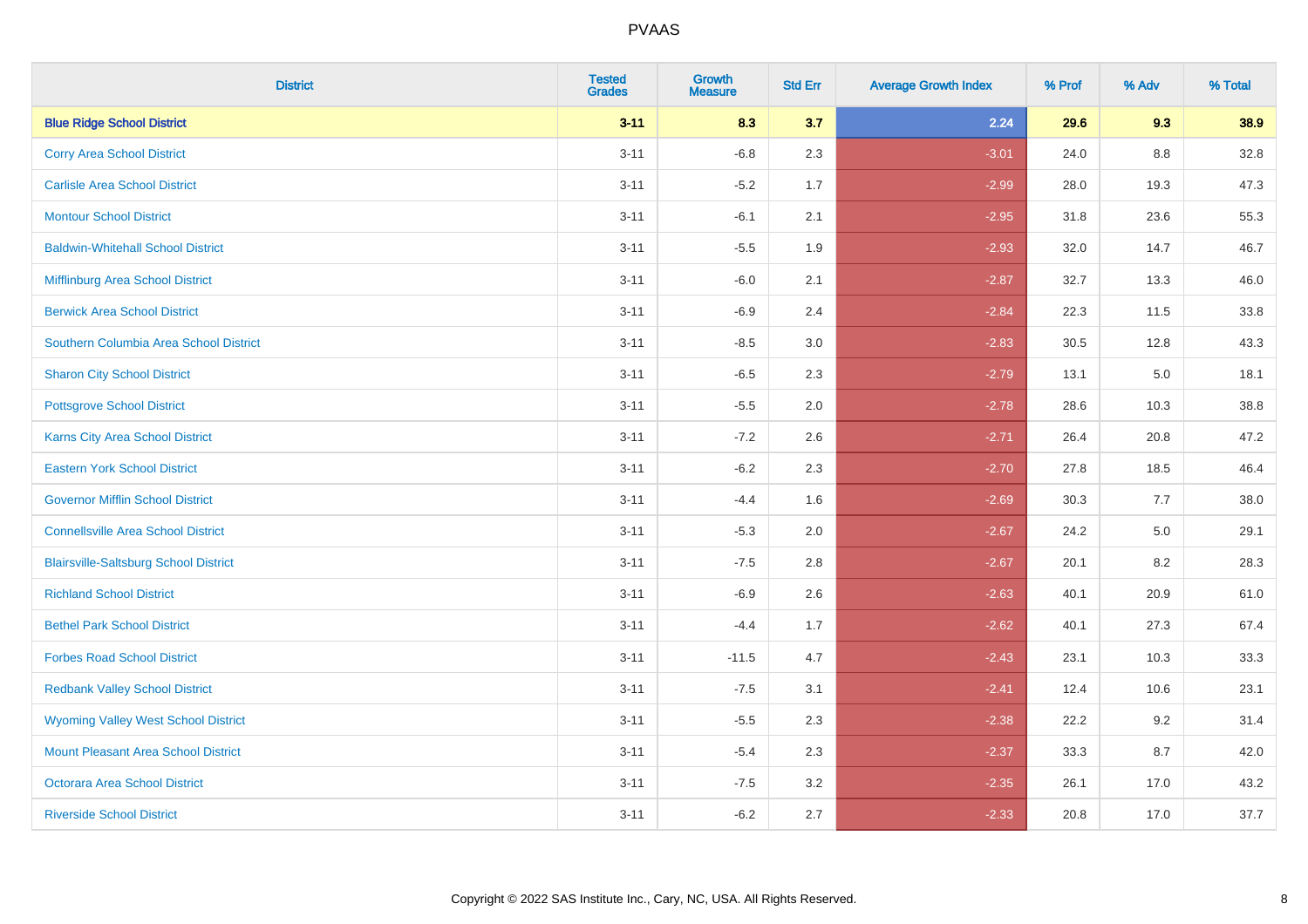| <b>District</b>                                | <b>Tested</b><br><b>Grades</b> | <b>Growth</b><br><b>Measure</b> | <b>Std Err</b> | <b>Average Growth Index</b> | % Prof | % Adv | % Total |
|------------------------------------------------|--------------------------------|---------------------------------|----------------|-----------------------------|--------|-------|---------|
| <b>Blue Ridge School District</b>              | $3 - 11$                       | 8.3                             | 3.7            | 2.24                        | 29.6   | 9.3   | 38.9    |
| <b>Jamestown Area School District</b>          | $3 - 11$                       | $-9.5$                          | 4.1            | $-2.33$                     | 41.5   | 4.9   | 46.3    |
| <b>Commodore Perry School District</b>         | $3 - 11$                       | $-10.4$                         | 4.5            | $-2.30$                     | 29.4   | 5.9   | 35.3    |
| <b>Susquenita School District</b>              | $3 - 11$                       | $-5.9$                          | 2.6            | $-2.28$                     | 30.6   | 13.9  | 44.4    |
| <b>Owen J Roberts School District</b>          | $3 - 11$                       | $-3.5$                          | 1.5            | $-2.27$                     | 36.8   | 24.4  | 61.2    |
| <b>Elizabeth Forward School District</b>       | $3 - 11$                       | $-5.5$                          | 2.5            | $-2.25$                     | 32.2   | 12.8  | 45.0    |
| <b>Western Beaver County School District</b>   | $3 - 11$                       | $-9.3$                          | 4.2            | $-2.20$                     | 45.1   | 3.9   | 49.0    |
| North Schuylkill School District               | $3 - 11$                       | $-4.7$                          | 2.2            | $-2.16$                     | 20.2   | 11.7  | 31.9    |
| <b>Elk Lake School District</b>                | $3 - 11$                       | $-6.1$                          | 2.9            | $-2.12$                     | 26.3   | 11.6  | 37.9    |
| <b>East Allegheny School District</b>          | $3 - 11$                       | $-6.4$                          | 3.0            | $-2.11$                     | 21.0   | 7.4   | 28.4    |
| <b>West Greene School District</b>             | $3 - 11$                       | $-8.1$                          | 3.9            | $-2.08$                     | 31.0   | 11.9  | 42.9    |
| <b>Wellsboro Area School District</b>          | $3 - 11$                       | $-6.3$                          | 3.0            | $-2.08$                     | 24.4   | 13.4  | 37.8    |
| <b>Boyertown Area School District</b>          | $3 - 11$                       | $-2.9$                          | 1.4            | $-2.06$                     | 30.8   | 22.6  | 53.4    |
| <b>Freedom Area School District</b>            | $3 - 11$                       | $-6.3$                          | 3.1            | $-2.04$                     | 22.9   | 8.4   | 31.3    |
| <b>Riverside Beaver County School District</b> | $3 - 11$                       | $-5.5$                          | 2.7            | $-2.03$                     | 35.8   | 23.2  | 59.0    |
| Kiski Area School District                     | $3 - 11$                       | $-4.0$                          | 2.0            | $-1.99$                     | 23.1   | 18.2  | 41.3    |
| <b>Titusville Area School District</b>         | $3 - 11$                       | $-5.0$                          | 2.5            | $-1.98$                     | 26.5   | 6.8   | 33.3    |
| Lehigh Valley Academy Regional Charter School  | $3 - 11$                       | $-5.9$                          | 3.0            | $-1.98$                     | 20.0   | 7.7   | 27.7    |
| <b>North East School District</b>              | $3 - 11$                       | $-5.3$                          | 2.7            | $-1.97$                     | 31.7   | 24.8  | 56.4    |
| Schuylkill Haven Area School District          | $3 - 11$                       | $-5.3$                          | 2.7            | $-1.96$                     | 22.2   | 11.6  | 33.8    |
| Southern Lehigh School District                | $3 - 11$                       | $-4.1$                          | 2.1            | $-1.94$                     | 39.3   | 28.0  | 67.2    |
| Millersburg Area School District               | $3 - 11$                       | $-6.6$                          | 3.4            | $-1.92$                     | 24.1   | 10.3  | 34.5    |
| <b>Jenkintown School District</b>              | $3 - 11$                       | $-7.9$                          | 4.1            | $-1.92$                     | 34.1   | 27.3  | 61.4    |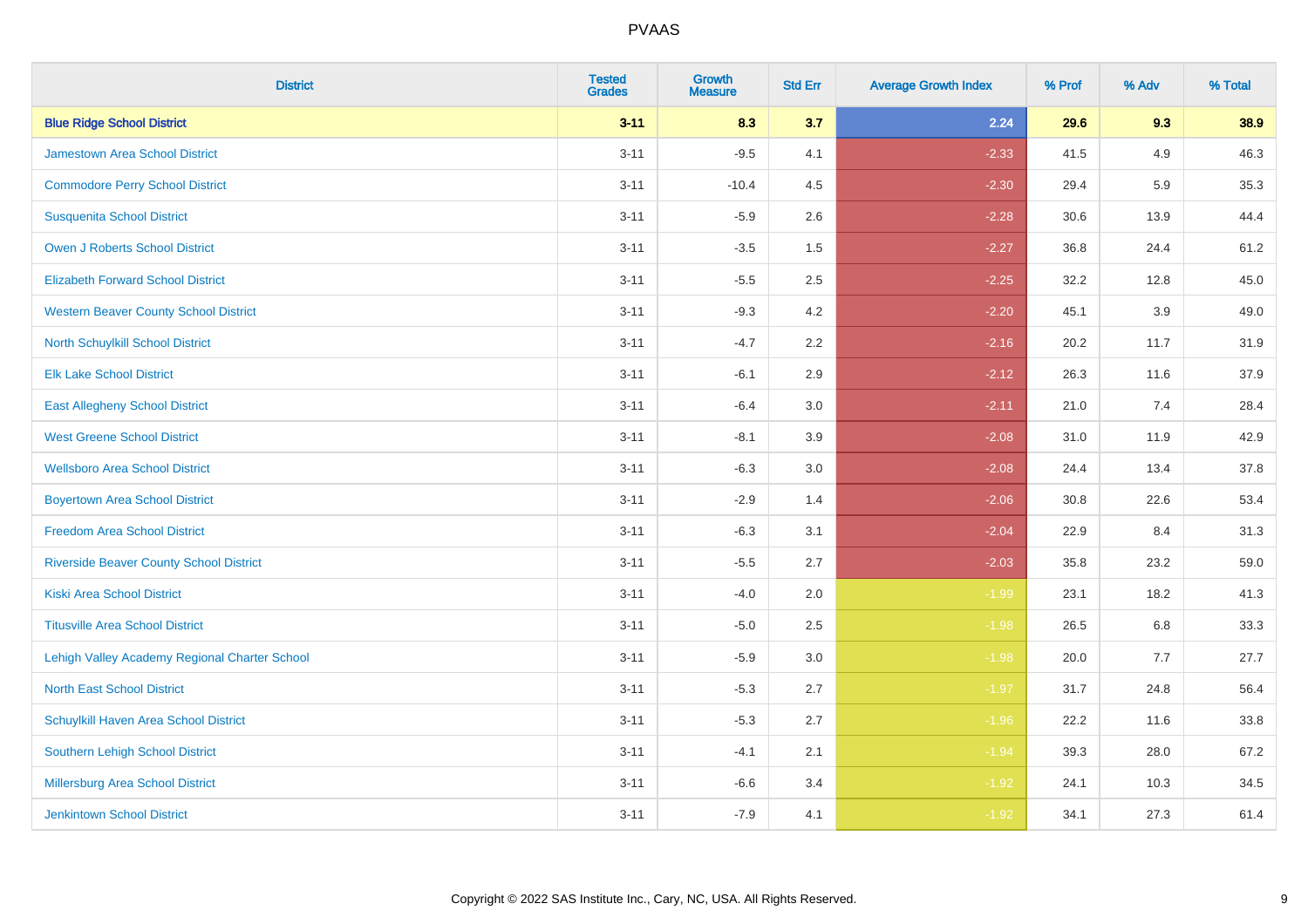| <b>District</b>                            | <b>Tested</b><br><b>Grades</b> | <b>Growth</b><br><b>Measure</b> | <b>Std Err</b> | <b>Average Growth Index</b> | % Prof | % Adv | % Total |
|--------------------------------------------|--------------------------------|---------------------------------|----------------|-----------------------------|--------|-------|---------|
| <b>Blue Ridge School District</b>          | $3 - 11$                       | 8.3                             | 3.7            | 2.24                        | 29.6   | 9.3   | 38.9    |
| <b>Penn Cambria School District</b>        | $3 - 11$                       | $-4.5$                          | 2.4            | $-1.86$                     | 27.3   | 15.8  | 43.2    |
| <b>Montgomery Area School District</b>     | $3 - 11$                       | $-5.8$                          | 3.2            | $-1.83$                     | 25.0   | 11.5  | 36.5    |
| <b>West Chester Area School District</b>   | $3 - 11$                       | $-2.1$                          | 1.2            | $-1.83$                     | 36.4   | 23.2  | 59.6    |
| <b>Pleasant Valley School District</b>     | $3 - 11$                       | $-3.3$                          | 1.8            | $-1.80$                     | 28.5   | 10.4  | 39.0    |
| New Kensington-Arnold School District      | $3 - 11$                       | $-5.8$                          | 3.2            | $-1.80$                     | 10.8   | 1.2   | 12.0    |
| Renaissance Academy Charter School         | $3 - 11$                       | $-5.6$                          | 3.1            | $-1.79$                     | 28.4   | 18.5  | 46.9    |
| <b>Oxford Area School District</b>         | $3 - 11$                       | $-3.1$                          | 1.8            | $-1.77$                     | 27.5   | 14.5  | 42.0    |
| Southern Huntingdon County School District | $3 - 11$                       | $-5.9$                          | 3.4            | $-1.76$                     | 32.8   | 4.9   | 37.7    |
| <b>Union Area School District</b>          | $3 - 11$                       | $-6.5$                          | 3.8            | $-1.70$                     | 30.6   | 12.2  | 42.9    |
| Hatboro-Horsham School District            | $3 - 11$                       | $-2.7$                          | 1.6            | $-1.65$                     | 27.9   | 17.9  | 45.8    |
| <b>Steelton-Highspire School District</b>  | $3 - 11$                       | $-5.3$                          | 3.2            | $-1.65$                     | 13.9   | 0.0   | 13.9    |
| <b>Hollidaysburg Area School District</b>  | $3 - 11$                       | $-2.7$                          | 1.6            | $-1.64$                     | 32.6   | 15.2  | 47.8    |
| <b>Laurel Highlands School District</b>    | $3 - 11$                       | $-3.8$                          | 2.3            | $-1.63$                     | 20.9   | 14.6  | 35.4    |
| Insight PA Cyber Charter School            | $3 - 11$                       | $-9.4$                          | 5.8            | $-1.62$                     | 25.6   | 4.6   | 30.2    |
| <b>Slippery Rock Area School District</b>  | $3 - 11$                       | $-3.8$                          | 2.5            | $-1.56$                     | 30.8   | 21.9  | 52.7    |
| <b>Charleroi School District</b>           | $3 - 11$                       | $-4.3$                          | 2.7            | $-1.55$                     | 22.2   | 15.9  | 38.1    |
| <b>Ridgway Area School District</b>        | $3 - 11$                       | $-6.1$                          | 4.0            | $-1.53$                     | 42.2   | 15.6  | 57.8    |
| <b>Nazareth Area School District</b>       | $3 - 11$                       | $-2.5$                          | 1.7            | $-1.53$                     | 29.2   | 24.6  | 53.8    |
| <b>Crestwood School District</b>           | $3 - 11$                       | $-3.4$                          | 2.2            | $-1.52$                     | 33.1   | 21.7  | 54.9    |
| <b>Towanda Area School District</b>        | $3 - 11$                       | $-4.0$                          | 2.6            | $-1.52$                     | 24.8   | 9.9   | 34.8    |
| <b>Greater Johnstown School District</b>   | $3 - 11$                       | $-3.5$                          | 2.4            | $-1.45$                     | 10.3   | 1.3   | 11.5    |
| Salisbury-Elk Lick School District         | $3 - 11$                       | $-8.4$                          | 5.8            | $-1.45$                     | 33.3   | 5.6   | 38.9    |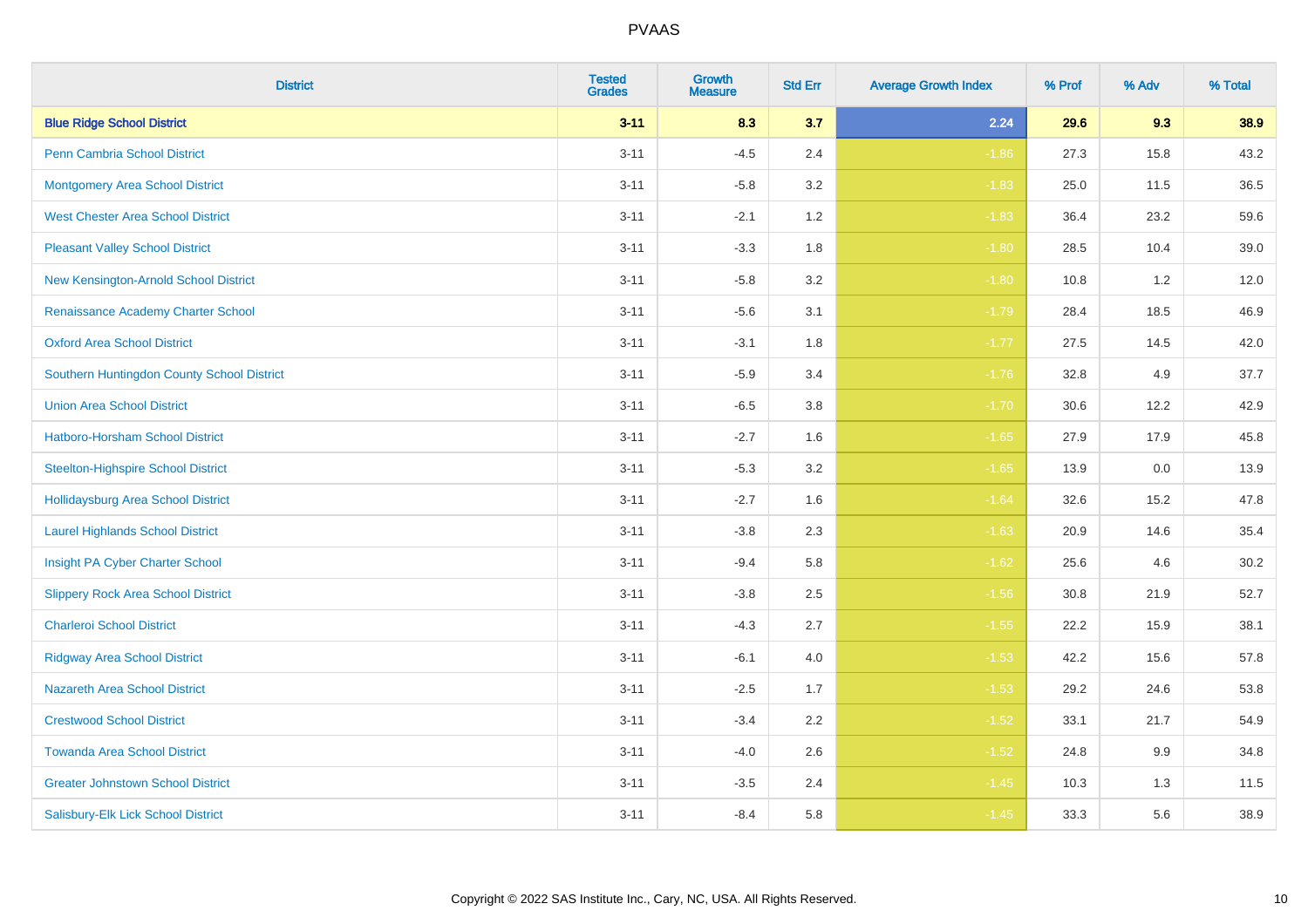| <b>District</b>                              | <b>Tested</b><br><b>Grades</b> | Growth<br><b>Measure</b> | <b>Std Err</b> | <b>Average Growth Index</b> | % Prof | % Adv   | % Total |
|----------------------------------------------|--------------------------------|--------------------------|----------------|-----------------------------|--------|---------|---------|
| <b>Blue Ridge School District</b>            | $3 - 11$                       | 8.3                      | 3.7            | 2.24                        | 29.6   | 9.3     | 38.9    |
| <b>Rochester Area School District</b>        | $3 - 11$                       | $-5.7$                   | 3.9            | $-1.45$                     | 14.9   | 2.1     | 17.0    |
| <b>Middletown Area School District</b>       | $3 - 11$                       | $-3.4$                   | 2.4            | $-1.44$                     | 34.3   | 15.2    | 49.4    |
| <b>Weatherly Area School District</b>        | $3 - 11$                       | $-5.8$                   | 4.0            | $-1.44$                     | 32.1   | $8.9\,$ | 41.1    |
| <b>Franklin Area School District</b>         | $3 - 11$                       | $-3.7$                   | 2.6            | $-1.43$                     | 30.5   | 5.9     | 36.4    |
| <b>Chester-Upland School District</b>        | $3 - 11$                       | $-3.6$                   | 2.6            | $-1.38$                     | 1.6    | 0.0     | 1.6     |
| <b>Dubois Area School District</b>           | $3 - 11$                       | $-2.8$                   | 2.0            | $-1.37$                     | 35.5   | 19.0    | 54.6    |
| <b>Southern Fulton School District</b>       | $3 - 11$                       | $-5.1$                   | 4.0            | $-1.29$                     | 21.7   | 13.0    | 34.8    |
| <b>Shenandoah Valley School District</b>     | $3 - 11$                       | $-4.5$                   | 3.5            | $-1.29$                     | 14.3   | 0.0     | 14.3    |
| <b>Springfield Township School District</b>  | $3 - 11$                       | $-3.9$                   | 3.1            | $-1.27$                     | 37.2   | 30.8    | 68.1    |
| <b>Propel Charter School-Homestead</b>       | $3 - 11$                       | $-5.0$                   | 3.9            | $-1.27$                     | 7.3    | 0.0     | 7.3     |
| <b>Cornell School District</b>               | $3 - 11$                       | $-5.5$                   | 4.6            | $-1.20$                     | 11.3   | 3.2     | 14.5    |
| <b>Susquehanna Community School District</b> | $3 - 11$                       | $-4.5$                   | 3.8            | $-1.19$                     | 31.9   | $8.8\,$ | 40.7    |
| <b>Shaler Area School District</b>           | $3 - 11$                       | $-2.1$                   | 1.8            | $-1.18$                     | 32.0   | 13.0    | 45.0    |
| Northwestern Lehigh School District          | $3 - 11$                       | $-2.4$                   | 2.1            | $-1.14$                     | 41.7   | 17.9    | 59.5    |
| <b>Shamokin Area School District</b>         | $3 - 11$                       | $-2.6$                   | 2.5            | $-1.06$                     | 19.6   | 9.8     | 29.3    |
| <b>Sugar Valley Rural Charter School</b>     | $3 - 11$                       | $-3.6$                   | 3.7            | $-0.98$                     | 10.3   | 0.0     | 10.3    |
| <b>Uniontown Area School District</b>        | $3 - 11$                       | $-2.8$                   | 3.1            | $-0.91$                     | 31.7   | 7.3     | 39.0    |
| <b>Minersville Area School District</b>      | $3 - 11$                       | $-2.9$                   | 3.4            | $-0.86$                     | 27.4   | 9.7     | 37.1    |
| <b>Northgate School District</b>             | $3 - 11$                       | $-3.0$                   | 3.4            | $-0.85$                     | 35.6   | 6.8     | 42.4    |
| Albert Gallatin Area School District         | $3 - 11$                       | $-1.7$                   | 2.3            | $-0.72$                     | 31.9   | 20.7    | 52.7    |
| <b>Norwin School District</b>                | $3 - 11$                       | $-1.1$                   | 1.6            | $-0.70$                     | 37.7   | 27.6    | 65.2    |
| Northern Bedford County School District      | $3 - 11$                       | $-2.3$                   | 3.3            | $-0.69$                     | 26.2   | 16.9    | 43.1    |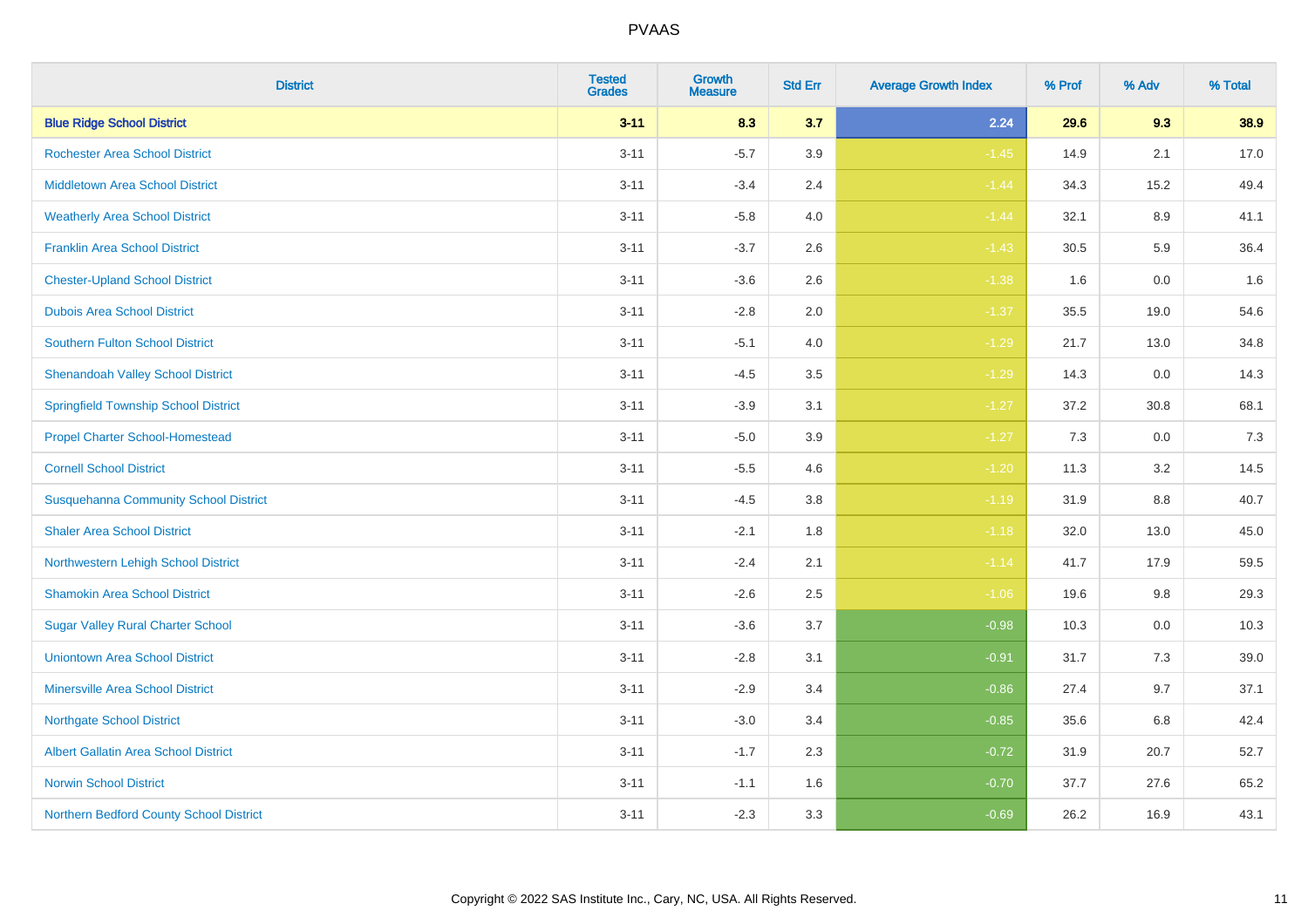| <b>District</b>                             | <b>Tested</b><br><b>Grades</b> | <b>Growth</b><br><b>Measure</b> | <b>Std Err</b> | <b>Average Growth Index</b> | % Prof | % Adv | % Total |
|---------------------------------------------|--------------------------------|---------------------------------|----------------|-----------------------------|--------|-------|---------|
| <b>Blue Ridge School District</b>           | $3 - 11$                       | 8.3                             | 3.7            | 2.24                        | 29.6   | 9.3   | 38.9    |
| <b>New Brighton Area School District</b>    | $3 - 11$                       | $-2.1$                          | 3.2            | $-0.65$                     | 31.5   | 11.1  | 42.6    |
| Propel Charter School - Braddock Hills      | $3 - 11$                       | $-2.1$                          | 3.3            | $-0.63$                     | 4.8    | 3.2   | 8.1     |
| <b>Lebanon School District</b>              | $3 - 11$                       | $-1.2$                          | 1.9            | $-0.63$                     | 15.2   | 6.4   | 21.6    |
| <b>Carlynton School District</b>            | $3 - 11$                       | $-2.0$                          | 3.2            | $-0.62$                     | 27.9   | 5.2   | 33.1    |
| <b>Exeter Township School District</b>      | $3 - 11$                       | $-1.0$                          | 1.7            | $-0.58$                     | 27.2   | 15.6  | 42.8    |
| South Eastern School District               | $3 - 11$                       | $-1.0$                          | 1.8            | $-0.55$                     | 36.4   | 17.1  | 53.5    |
| <b>Highlands School District</b>            | $3 - 11$                       | $-1.3$                          | 2.3            | $-0.55$                     | 32.6   | 10.5  | 43.0    |
| <b>Lakeview School District</b>             | $3 - 11$                       | $-1.9$                          | 3.5            | $-0.53$                     | 41.5   | 12.3  | 53.8    |
| <b>York Academy Regional Charter School</b> | $3 - 11$                       | $-2.3$                          | 4.4            | $-0.52$                     | 23.5   | 2.0   | 25.5    |
| <b>Allegheny Valley School District</b>     | $3 - 11$                       | $-1.9$                          | 3.9            | $-0.48$                     | 31.8   | 11.4  | 43.2    |
| <b>Schuylkill Valley School District</b>    | $3 - 11$                       | $-1.0$                          | 2.2            | $-0.47$                     | 29.8   | 20.2  | 50.0    |
| <b>Chichester School District</b>           | $3 - 11$                       | $-1.8$                          | 4.2            | $-0.44$                     | 40.0   | 14.0  | 54.0    |
| <b>Farrell Area School District</b>         | $3 - 11$                       | $-1.9$                          | 4.2            | $-0.44$                     | 9.3    | 11.6  | 20.9    |
| <b>Burrell School District</b>              | $3 - 11$                       | $-1.5$                          | 3.3            | $-0.44$                     | 27.8   | 17.7  | 45.6    |
| <b>Forest Area School District</b>          | $3 - 11$                       | $-1.8$                          | 4.7            | $-0.37$                     | 18.9   | 15.1  | 34.0    |
| <b>Westmont Hilltop School District</b>     | $3 - 11$                       | $-1.0$                          | 2.8            | $-0.36$                     | 33.3   | 14.7  | 48.0    |
| <b>Pine Grove Area School District</b>      | $3 - 11$                       | $-1.1$                          | 3.0            | $-0.36$                     | 29.5   | 14.3  | 43.8    |
| <b>Everett Area School District</b>         | $3 - 11$                       | $-1.1$                          | 3.1            | $-0.34$                     | 34.2   | 13.2  | 47.4    |
| <b>Palmerton Area School District</b>       | $3 - 11$                       | $-0.9$                          | 2.7            | $-0.34$                     | 34.3   | 14.3  | 48.6    |
| <b>Clairton City School District</b>        | $3 - 11$                       | $-1.6$                          | 5.0            | $-0.32$                     | 3.8    | 0.5   | 4.4     |
| South Allegheny School District             | $3 - 11$                       | $-0.9$                          | 3.1            | $-0.30$                     | 23.8   | 2.5   | 26.2    |
| Northern Lebanon School District            | $3 - 11$                       | $-0.7$                          | 2.3            | $-0.29$                     | 18.8   | 6.8   | 25.6    |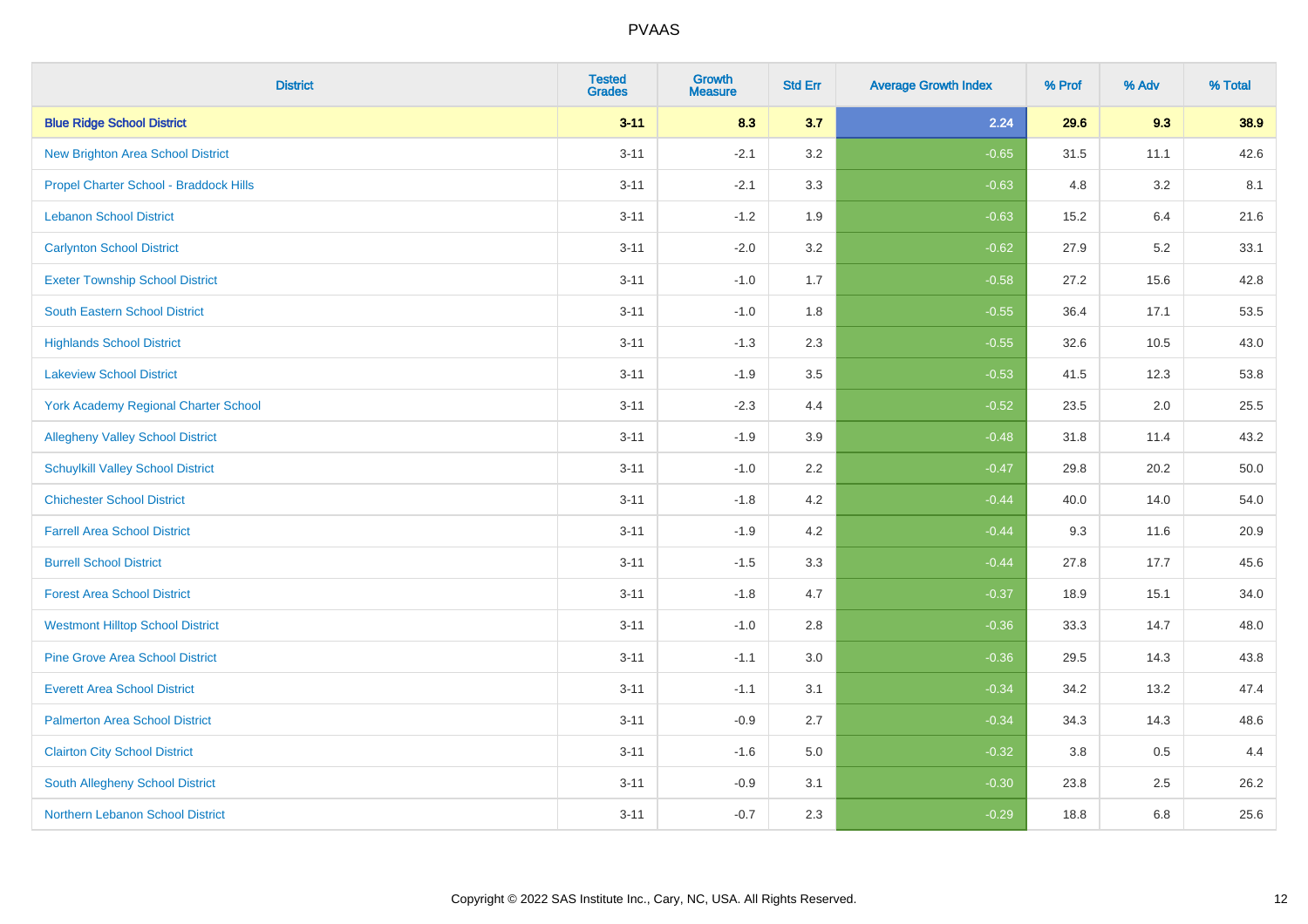| <b>District</b>                                  | <b>Tested</b><br><b>Grades</b> | Growth<br><b>Measure</b> | <b>Std Err</b> | <b>Average Growth Index</b> | % Prof | % Adv | % Total |
|--------------------------------------------------|--------------------------------|--------------------------|----------------|-----------------------------|--------|-------|---------|
| <b>Blue Ridge School District</b>                | $3 - 11$                       | 8.3                      | 3.7            | 2.24                        | 29.6   | 9.3   | 38.9    |
| <b>Blacklick Valley School District</b>          | $3 - 11$                       | $-0.9$                   | 3.9            | $-0.23$                     | 7.7    | 7.7   | 15.4    |
| <b>Claysburg-Kimmel School District</b>          | $3 - 11$                       | $-1.2$                   | 5.2            | $-0.22$                     | 5.0    | 0.0   | $5.0$   |
| Jeannette City School District                   | $3 - 11$                       | $-0.7$                   | 3.4            | $-0.20$                     | 26.8   | 4.1   | 30.9    |
| South Side Area School District                  | $3 - 11$                       | $-0.6$                   | 3.1            | $-0.19$                     | 24.0   | 28.0  | 52.0    |
| <b>Central Greene School District</b>            | $3 - 11$                       | $-0.4$                   | 2.5            | $-0.15$                     | 27.8   | 14.8  | 42.6    |
| <b>Greencastle-Antrim School District</b>        | $3 - 11$                       | $-0.3$                   | 2.0            | $-0.14$                     | 30.9   | 22.2  | 53.1    |
| <b>Otto-Eldred School District</b>               | $3 - 11$                       | $-0.5$                   | 3.5            | $-0.13$                     | 35.8   | 10.5  | 46.3    |
| <b>Fairfield Area School District</b>            | $3 - 11$                       | $-0.5$                   | 3.6            | $-0.13$                     | 43.9   | 6.1   | 50.0    |
| <b>Wilson Area School District</b>               | $3 - 11$                       | $-0.3$                   | 2.4            | $-0.12$                     | 35.4   | 14.6  | 50.0    |
| <b>Harrisburg City School District</b>           | $3 - 11$                       | $-0.2$                   | 2.0            | $-0.11$                     | 6.0    | 2.0   | $8.0\,$ |
| <b>Brockway Area School District</b>             | $3 - 11$                       | $-0.4$                   | 3.5            | $-0.11$                     | 41.2   | 13.8  | 55.0    |
| <b>Northern Cambria School District</b>          | $3 - 11$                       | $-0.3$                   | 3.4            | $-0.09$                     | 26.5   | 1.2   | 27.7    |
| <b>Warren County School District</b>             | $3 - 11$                       | $-0.1$                   | 1.6            | $-0.06$                     | 26.7   | 9.7   | 36.4    |
| Southern Tioga School District                   | $3 - 11$                       | $-0.1$                   | 2.8            | $-0.03$                     | 26.3   | 10.3  | 36.6    |
| <b>Penn Hills School District</b>                | $3 - 11$                       | 0.0                      | 2.4            | 0.02                        | 18.4   | 7.1   | 25.6    |
| Community Academy Of Philadelphia Charter School | $3 - 11$                       | 0.1                      | 2.6            | 0.06                        | 9.7    | 2.6   | 12.4    |
| <b>Tidioute Community Charter School</b>         | $3 - 11$                       | 0.8                      | 4.4            | 0.19                        | 18.1   | 6.9   | 25.0    |
| Hamburg Area School District                     | $3 - 11$                       | 0.6                      | 2.4            | 0.25                        | 28.0   | 15.5  | 43.6    |
| <b>Shippensburg Area School District</b>         | $3 - 11$                       | 0.5                      | 1.8            | 0.26                        | 23.5   | 22.8  | 46.3    |
| <b>Jersey Shore Area School District</b>         | $3 - 11$                       | 0.7                      | 2.5            | 0.27                        | 39.3   | 13.6  | 52.9    |
| <b>New Foundations Charter School</b>            | $3 - 11$                       | 0.6                      | 2.2            | 0.29                        | 22.4   | 4.0   | 26.4    |
| <b>Hopewell Area School District</b>             | $3 - 11$                       | 0.8                      | 2.6            | 0.31                        | 34.5   | 12.4  | 46.9    |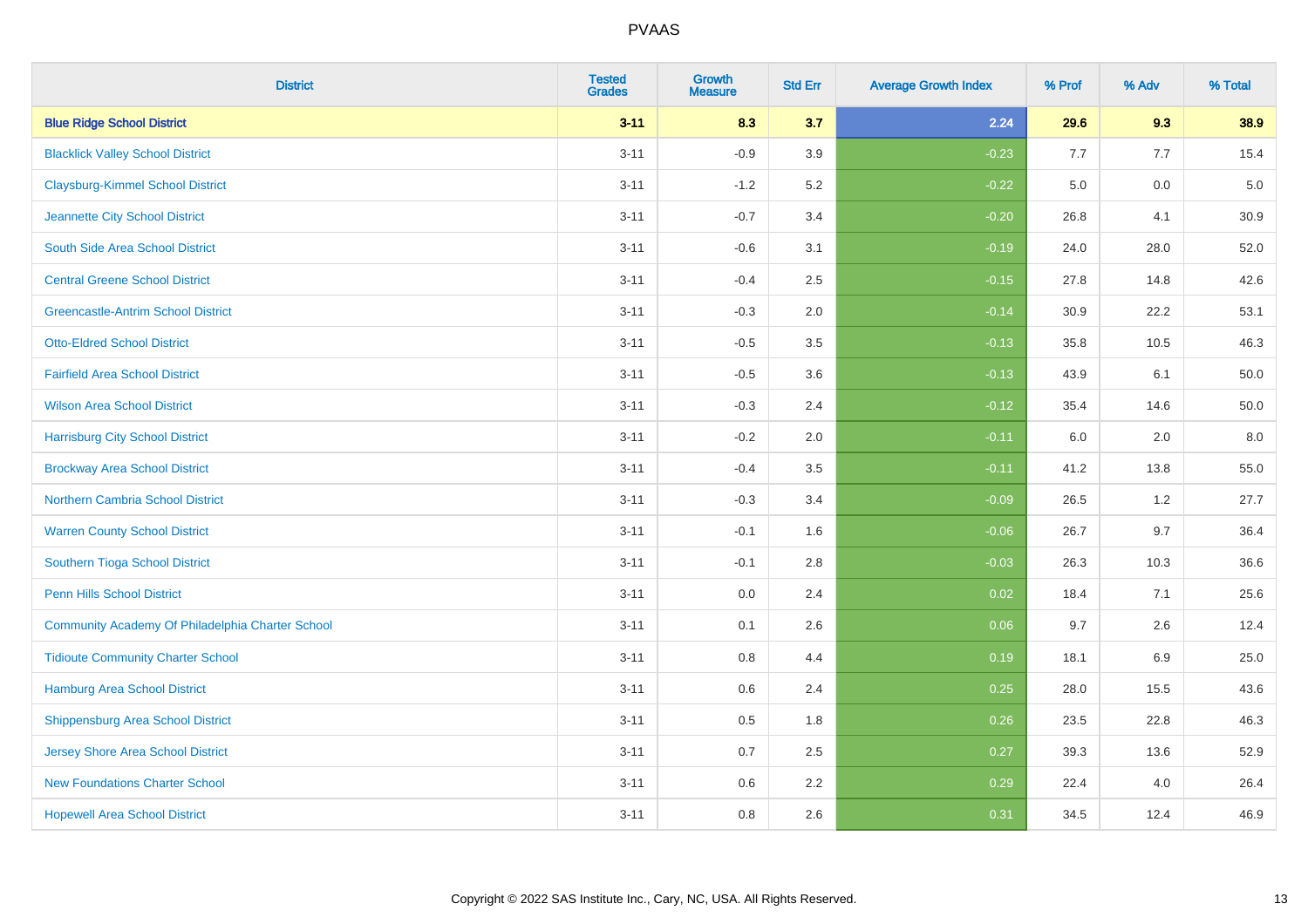| <b>District</b>                                | <b>Tested</b><br><b>Grades</b> | Growth<br><b>Measure</b> | <b>Std Err</b> | <b>Average Growth Index</b> | % Prof | % Adv | % Total |
|------------------------------------------------|--------------------------------|--------------------------|----------------|-----------------------------|--------|-------|---------|
| <b>Blue Ridge School District</b>              | $3 - 11$                       | 8.3                      | 3.7            | 2.24                        | 29.6   | 9.3   | 38.9    |
| <b>North Star School District</b>              | $3 - 11$                       | 1.1                      | 3.3            | 0.34                        | 26.2   | 20.0  | 46.2    |
| <b>Wattsburg Area School District</b>          | $3 - 11$                       | 1.0                      | 2.7            | 0.36                        | 20.4   | 12.4  | 32.7    |
| <b>Upper Adams School District</b>             | $3 - 11$                       | 0.9                      | 2.5            | 0.37                        | 33.0   | 17.0  | 50.0    |
| Pennsylvania Cyber Charter School              | $3 - 11$                       | 0.6                      | 1.5            | 0.37                        | 20.8   | 8.1   | 28.9    |
| <b>Reach Cyber Charter School</b>              | $3 - 11$                       | 1.4                      | 3.6            | 0.40                        | 32.9   | 15.2  | 48.1    |
| <b>Austin Area School District</b>             | $3 - 11$                       | 2.6                      | 6.0            | 0.43                        | 25.0   | 18.8  | 43.8    |
| <b>Brentwood Borough School District</b>       | $3 - 11$                       | 1.3                      | 3.0            | 0.44                        | 20.2   | 16.0  | 36.2    |
| Juniata Valley School District                 | $3 - 11$                       | 1.6                      | 3.2            | 0.51                        | 23.1   | 9.4   | 32.5    |
| Shenango Area School District                  | $3 - 11$                       | 1.7                      | 3.2            | 0.52                        | 41.4   | 13.8  | 55.3    |
| <b>Seneca Valley School District</b>           | $3 - 11$                       | 0.8                      | 1.4            | 0.54                        | 40.6   | 25.2  | 65.8    |
| <b>Oley Valley School District</b>             | $3 - 11$                       | 1.4                      | 2.4            | 0.56                        | 37.4   | 23.9  | 61.4    |
| <b>Upper Moreland Township School District</b> | $3 - 11$                       | 1.1                      | 2.0            | 0.56                        | 24.8   | 26.6  | 51.3    |
| <b>Bensalem Township School District</b>       | $3 - 11$                       | 1.0                      | 1.6            | 0.63                        | 24.3   | 10.7  | 34.9    |
| <b>Springfield School District</b>             | $3 - 11$                       | 1.2                      | 1.7            | 0.69                        | 31.8   | 25.2  | 56.9    |
| <b>Williams Valley School District</b>         | $3 - 11$                       | 2.6                      | 3.7            | 0.69                        | 17.0   | 5.1   | 22.0    |
| <b>Mercer Area School District</b>             | $3 - 11$                       | 2.2                      | 3.1            | 0.70                        | 24.4   | 11.8  | 36.2    |
| <b>Forest Hills School District</b>            | $3 - 11$                       | 1.8                      | 2.5            | 0.71                        | 28.8   | 10.3  | 39.1    |
| <b>Tunkhannock Area School District</b>        | $3 - 11$                       | 1.4                      | 2.0            | 0.71                        | 29.8   | 18.1  | 47.9    |
| <b>School Lane Charter School</b>              | $3 - 11$                       | 2.6                      | 3.6            | 0.72                        | 23.1   | 18.7  | 41.8    |
| <b>Lewisburg Area School District</b>          | $3 - 11$                       | 1.7                      | 2.4            | 0.72                        | 35.9   | 35.9  | 71.8    |
| <b>Penn-Delco School District</b>              | $3 - 11$                       | 1.3                      | 1.8            | 0.75                        | 26.5   | 12.6  | 39.1    |
| <b>Moon Area School District</b>               | $3 - 11$                       | 1.5                      | 1.8            | 0.86                        | 34.5   | 25.5  | 60.0    |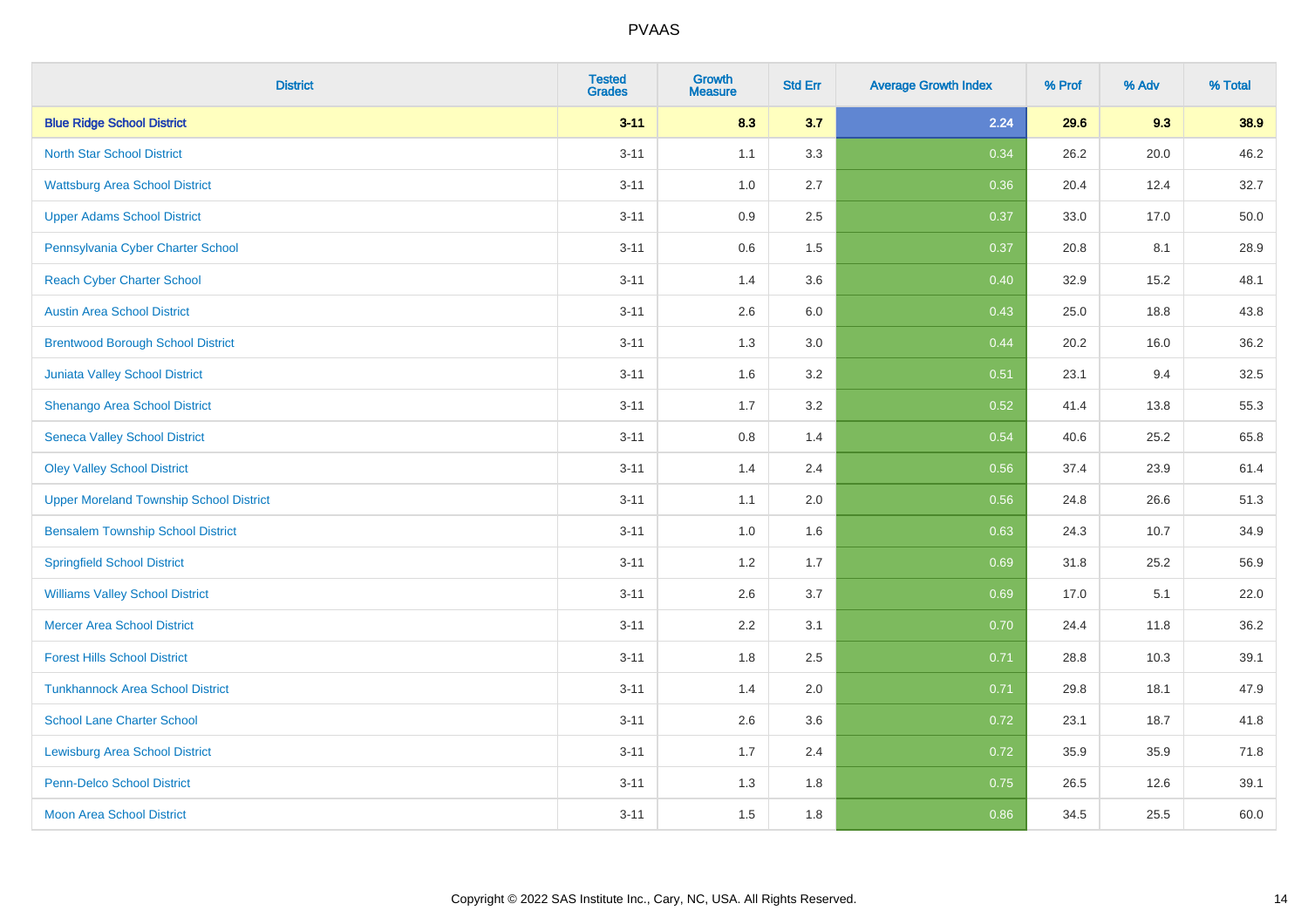| <b>District</b>                           | <b>Tested</b><br><b>Grades</b> | <b>Growth</b><br><b>Measure</b> | <b>Std Err</b> | <b>Average Growth Index</b> | % Prof | % Adv | % Total |
|-------------------------------------------|--------------------------------|---------------------------------|----------------|-----------------------------|--------|-------|---------|
| <b>Blue Ridge School District</b>         | $3 - 11$                       | 8.3                             | 3.7            | 2.24                        | 29.6   | 9.3   | 38.9    |
| <b>Blackhawk School District</b>          | $3 - 11$                       | 2.0                             | 2.3            | 0.87                        | 34.6   | 20.7  | 55.3    |
| Aspira Bilingual Cyber Charter School     | $3 - 11$                       | 5.1                             | 5.8            | 0.87                        | 4.8    | 0.0   | 4.8     |
| Hope For Hyndman Charter School           | $3 - 11$                       | 5.1                             | 5.8            | 0.88                        | 14.3   | 7.1   | 21.4    |
| <b>Clarion Area School District</b>       | $3 - 11$                       | 3.2                             | 3.7            | 0.88                        | 31.7   | 13.3  | 45.0    |
| West Jefferson Hills School District      | $3 - 11$                       | 1.9                             | 1.9            | 0.99                        | 34.8   | 27.3  | 62.1    |
| <b>Galeton Area School District</b>       | $3 - 11$                       | 5.4                             | 5.4            | 1.01                        | 33.3   | 22.2  | 55.6    |
| <b>Sharpsville Area School District</b>   | $3 - 11$                       | 3.8                             | 3.7            | 1.04                        | 41.1   | 23.2  | 64.3    |
| <b>Bermudian Springs School District</b>  | $3 - 11$                       | 2.5                             | 2.4            | 1.05                        | 31.8   | 23.5  | 55.3    |
| <b>Haverford Township School District</b> | $3 - 11$                       | 1.4                             | 1.4            | 1.05                        | 36.7   | 26.3  | 63.0    |
| <b>Athens Area School District</b>        | $3 - 11$                       | 2.6                             | 2.3            | 1.11                        | 34.9   | 12.3  | 47.3    |
| <b>Esperanza Cyber Charter School</b>     | $3 - 11$                       | 7.1                             | 6.1            | $1.15$                      | 8.8    | 2.9   | 11.8    |
| <b>Solanco School District</b>            | $3 - 11$                       | 2.2                             | 1.8            | 1.18                        | 27.2   | 15.0  | 42.3    |
| Johnsonburg Area School District          | $3 - 11$                       | 5.0                             | 3.9            | 1.27                        | 35.5   | 11.8  | 47.4    |
| Pennsylvania Virtual Charter School       | $3 - 11$                       | 4.4                             | 3.4            | 1.31                        | 29.8   | 21.2  | 51.0    |
| <b>Ringgold School District</b>           | $3 - 11$                       | 2.9                             | 2.2            | 1.32                        | 23.8   | 13.3  | 37.1    |
| <b>Keystone School District</b>           | $3 - 11$                       | 7.8                             | 5.7            | 1.37                        | 35.0   | 45.0  | 80.0    |
| Philipsburg-Osceola Area School District  | $3 - 11$                       | 4.1                             | 3.0            | 1.37                        | 22.5   | 16.2  | 38.8    |
| <b>Western Wayne School District</b>      | $3 - 11$                       | 3.6                             | 2.6            | 1.39                        | 30.8   | 16.2  | 47.0    |
| <b>Midd-West School District</b>          | $3 - 11$                       | 3.6                             | 2.6            | 1.42                        | 28.6   | 25.0  | 53.6    |
| <b>Conestoga Valley School District</b>   | $3 - 11$                       | 2.4                             | 1.7            | 1.43                        | 35.0   | 23.5  | 58.5    |
| <b>Gateway School District</b>            | $3 - 11$                       | 3.1                             | 2.0            | 1.55                        | 35.7   | 18.5  | 54.2    |
| <b>Fort Leboeuf School District</b>       | $3 - 11$                       | 3.5                             | 2.2            | 1.58                        | 32.0   | 16.8  | 48.8    |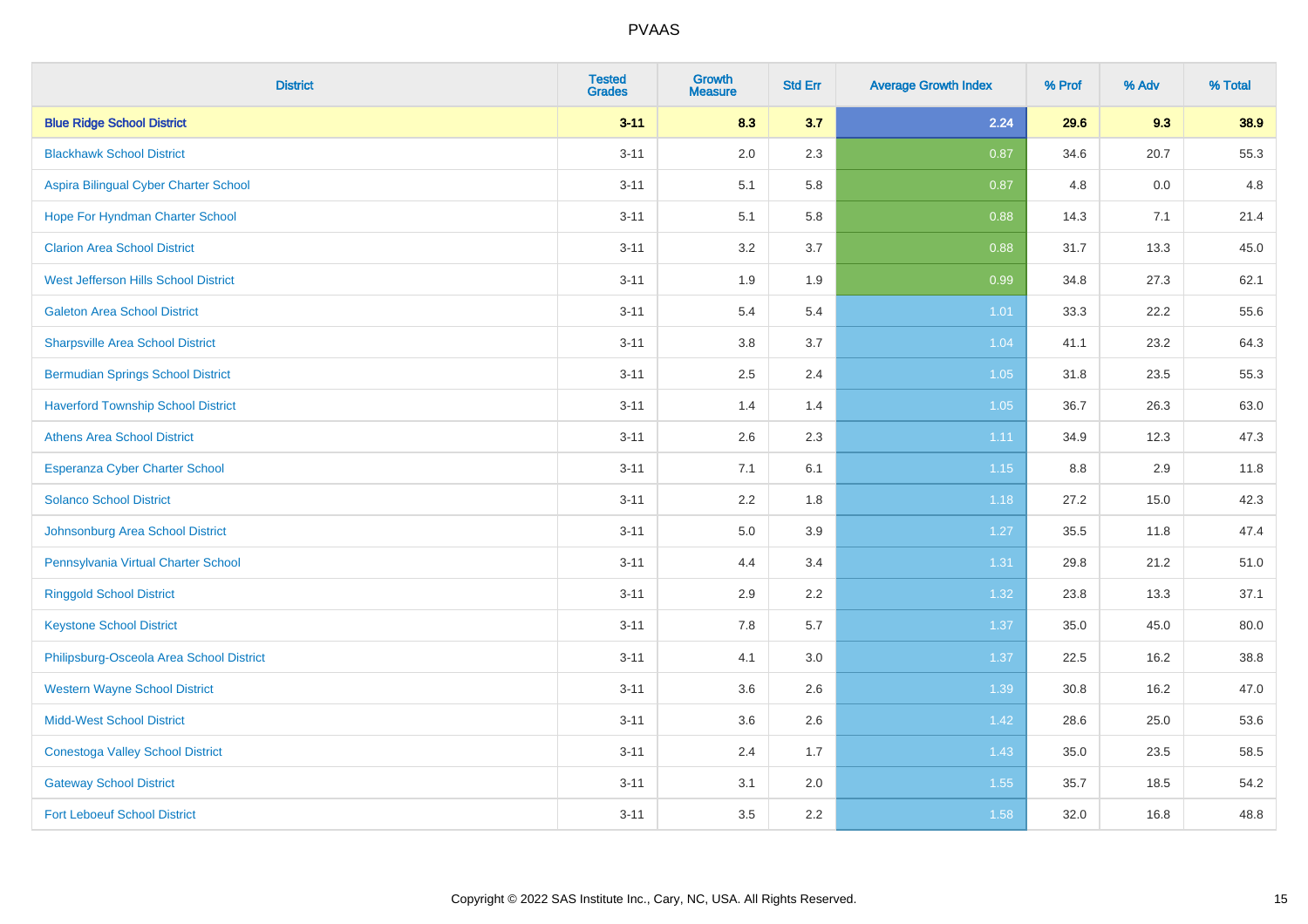| <b>District</b>                                | <b>Tested</b><br><b>Grades</b> | <b>Growth</b><br><b>Measure</b> | <b>Std Err</b> | <b>Average Growth Index</b> | % Prof | % Adv | % Total |
|------------------------------------------------|--------------------------------|---------------------------------|----------------|-----------------------------|--------|-------|---------|
| <b>Blue Ridge School District</b>              | $3 - 11$                       | 8.3                             | 3.7            | 2.24                        | 29.6   | 9.3   | 38.9    |
| <b>Salisbury Township School District</b>      | $3 - 11$                       | 5.8                             | 3.6            | 1.62                        | 24.4   | 12.6  | 37.0    |
| <b>Halifax Area School District</b>            | $3 - 11$                       | 5.8                             | 3.5            | 1.64                        | 32.1   | 18.9  | 50.9    |
| <b>Penn-Trafford School District</b>           | $3 - 11$                       | 2.9                             | 1.8            | 1.68                        | 46.3   | 26.2  | 72.5    |
| <b>Port Allegany School District</b>           | $3 - 11$                       | 6.5                             | 3.7            | 1.74                        | 26.4   | 11.3  | 37.7    |
| <b>Mt Lebanon School District</b>              | $3 - 11$                       | 2.4                             | 1.3            | 1.79                        | 39.3   | 37.4  | 76.8    |
| Leechburg Area School District                 | $3 - 11$                       | 7.0                             | 3.9            | 1.79                        | 37.7   | 4.9   | 42.6    |
| <b>Sayre Area School District</b>              | $3 - 11$                       | 5.8                             | 3.2            | 1.81                        | 30.3   | 21.0  | 51.3    |
| Perkiomen Valley School District               | $3 - 11$                       | 2.7                             | 1.5            | 1.83                        | 35.0   | 25.3  | 60.3    |
| <b>United School District</b>                  | $3 - 11$                       | 6.3                             | 3.3            | 1.89                        | 38.8   | 16.3  | 55.0    |
| Eastern Lebanon County School District         | $3 - 11$                       | 4.0                             | 2.1            | 1.89                        | 23.5   | 11.5  | 35.0    |
| <b>Spring Grove Area School District</b>       | $3 - 11$                       | 3.9                             | 2.0            | 1.90                        | 30.0   | 23.0  | 53.0    |
| South Middleton School District                | $3 - 11$                       | 4.4                             | 2.2            | 1.95                        | 31.1   | 16.4  | 47.5    |
| <b>Keystone Central School District</b>        | $3 - 11$                       | 3.6                             | 1.8            | 2.04                        | 27.1   | 14.6  | 41.8    |
| Northampton Area School District               | $3 - 11$                       | 3.2                             | 1.5            | 2.05                        | 29.8   | 17.9  | 47.7    |
| Northeastern York School District              | $3 - 11$                       | $3.8\,$                         | 1.8            | 2.11                        | 32.7   | 21.0  | 53.7    |
| <b>Muncy School District</b>                   | $3 - 11$                       | 6.9                             | 3.3            | 2.12                        | 37.6   | 18.8  | 56.4    |
| <b>Brookville Area School District</b>         | $3 - 11$                       | 6.8                             | 3.1            | 2.19                        | 46.1   | 14.6  | 60.7    |
| <b>Mastery Charter School - Hardy Williams</b> | $3 - 11$                       | $6.6\,$                         | 3.0            | 2.21                        | 24.7   | 1.2   | 25.9    |
| <b>Blue Ridge School District</b>              | $3 - 11$                       | 8.3                             | 3.7            | 2.24                        | 29.6   | 9.3   | 38.9    |
| East Pennsboro Area School District            | $3 - 11$                       | 4.8                             | 2.1            | 2.26                        | 36.8   | 16.9  | 53.7    |
| <b>Brandywine Heights Area School District</b> | $3 - 11$                       | 5.8                             | 2.6            | 2.27                        | 27.7   | 28.6  | 56.2    |
| Huntingdon Area School District                | $3 - 11$                       | 5.8                             | 2.6            | 2.28                        | 27.8   | 17.4  | 45.2    |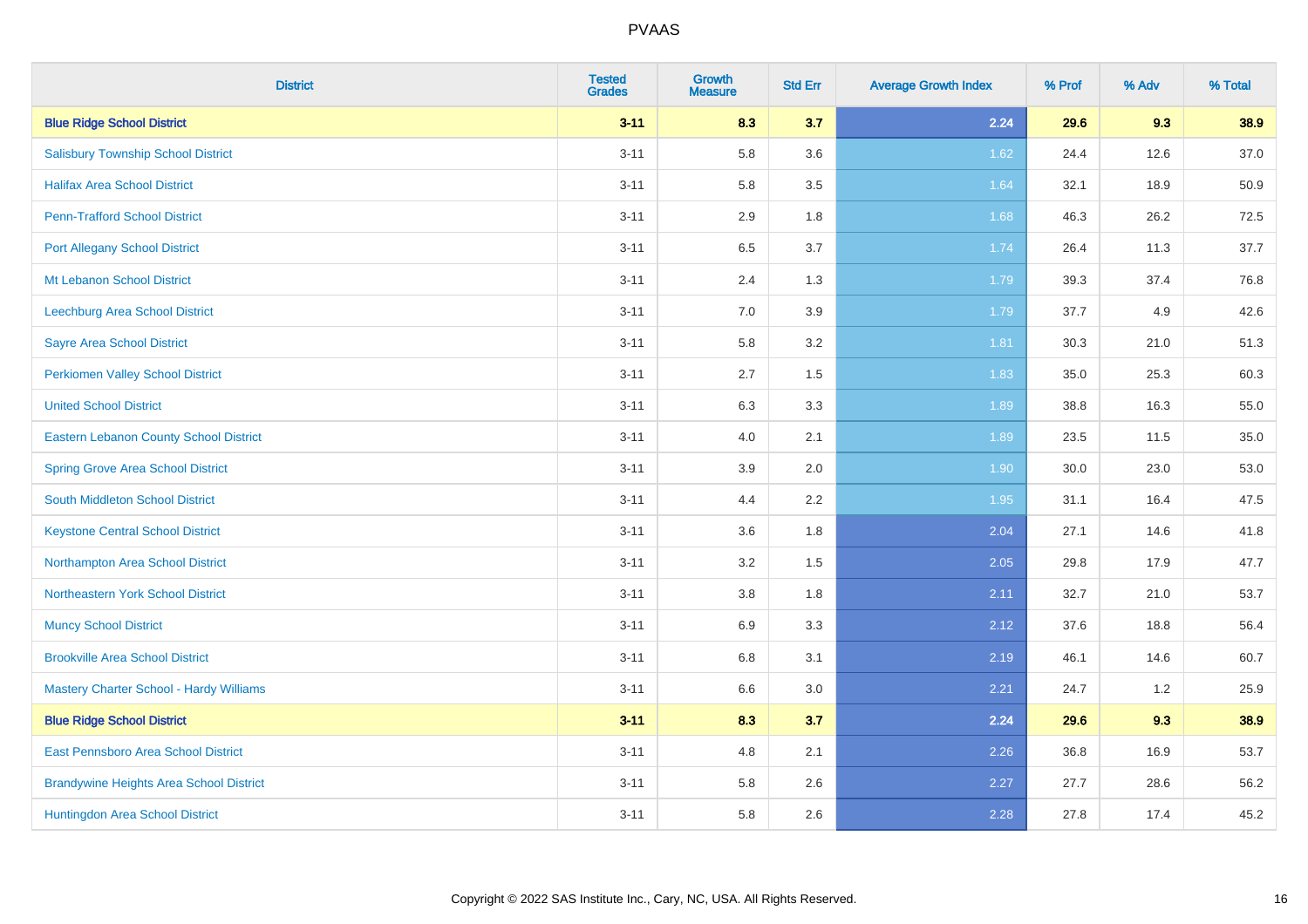| <b>District</b>                           | <b>Tested</b><br><b>Grades</b> | <b>Growth</b><br><b>Measure</b> | <b>Std Err</b> | <b>Average Growth Index</b> | % Prof | % Adv | % Total |
|-------------------------------------------|--------------------------------|---------------------------------|----------------|-----------------------------|--------|-------|---------|
| <b>Blue Ridge School District</b>         | $3 - 11$                       | 8.3                             | 3.7            | 2.24                        | 29.6   | 9.3   | 38.9    |
| <b>Red Lion Area School District</b>      | $3 - 11$                       | 4.5                             | 1.9            | 2.31                        | 32.3   | 21.5  | 53.8    |
| <b>Bentworth School District</b>          | $3 - 11$                       | 7.0                             | 3.0            | 2.36                        | 26.6   | 17.0  | 43.6    |
| <b>Homer-Center School District</b>       | $3 - 11$                       | 8.8                             | 3.5            | 2.53                        | 38.0   | 17.7  | 55.8    |
| <b>Palisades School District</b>          | $3 - 11$                       | 7.7                             | 2.9            | 2.66                        | 27.8   | 20.3  | 48.1    |
| <b>Bedford Area School District</b>       | $3 - 11$                       | 6.4                             | 2.4            | 2.68                        | 31.0   | 20.6  | 51.6    |
| Saint Marys Area School District          | $3 - 11$                       | 6.0                             | 2.2            | 2.69                        | 35.4   | 18.3  | 53.7    |
| <b>Crawford Central School District</b>   | $3 - 11$                       | 5.7                             | 2.1            | 2.71                        | 26.4   | 15.8  | 42.1    |
| <b>Great Valley School District</b>       | $3 - 11$                       | 5.4                             | 2.0            | 2.77                        | 33.8   | 33.5  | 67.3    |
| <b>Canton Area School District</b>        | $3 - 11$                       | 8.4                             | 2.9            | 2.92                        | 13.8   | 23.0  | 36.8    |
| <b>Bald Eagle Area School District</b>    | $3 - 11$                       | 7.6                             | 2.5            | 3.00                        | 31.6   | 15.6  | 47.3    |
| <b>Line Mountain School District</b>      | $3 - 11$                       | 11.7                            | 3.9            | 3.01                        | 40.4   | 42.3  | 82.7    |
| <b>Lower Dauphin School District</b>      | $3 - 11$                       | 5.3                             | 1.8            | 3.03                        | 30.6   | 26.8  | 57.5    |
| <b>Upper Perkiomen School District</b>    | $3 - 11$                       | 5.7                             | 1.9            | 3.04                        | 25.4   | 19.9  | 45.4    |
| <b>Greenwood School District</b>          | $3 - 11$                       | 11.3                            | 3.6            | 3.14                        | 31.2   | 32.8  | 63.9    |
| <b>Avon Grove Charter School</b>          | $3 - 11$                       | 9.8                             | 3.1            | 3.18                        | 32.4   | 26.0  | 58.4    |
| <b>Penncrest School District</b>          | $3 - 11$                       | 6.0                             | 1.9            | 3.24                        | 31.1   | 16.9  | 48.0    |
| <b>Upper Dauphin Area School District</b> | $3 - 11$                       | 16.5                            | 5.1            | 3.26                        | 37.5   | 26.8  | 64.3    |
| <b>Steel Valley School District</b>       | $3 - 11$                       | 11.1                            | 3.3            | 3.33                        | 34.8   | 10.1  | 44.9    |
| South Fayette Township School District    | $3 - 11$                       | 6.0                             | 1.8            | 3.33                        | 32.2   | 38.3  | 70.5    |
| <b>Bellefonte Area School District</b>    | $3 - 11$                       | 6.7                             | 2.0            | 3.34                        | 28.8   | 21.5  | 50.2    |
| <b>Conrad Weiser Area School District</b> | $3 - 11$                       | 7.1                             | 2.1            | 3.34                        | 28.2   | 14.4  | 42.6    |
| <b>Wilmington Area School District</b>    | $3 - 11$                       | 11.1                            | 3.3            | 3.37                        | 29.8   | 26.2  | 56.0    |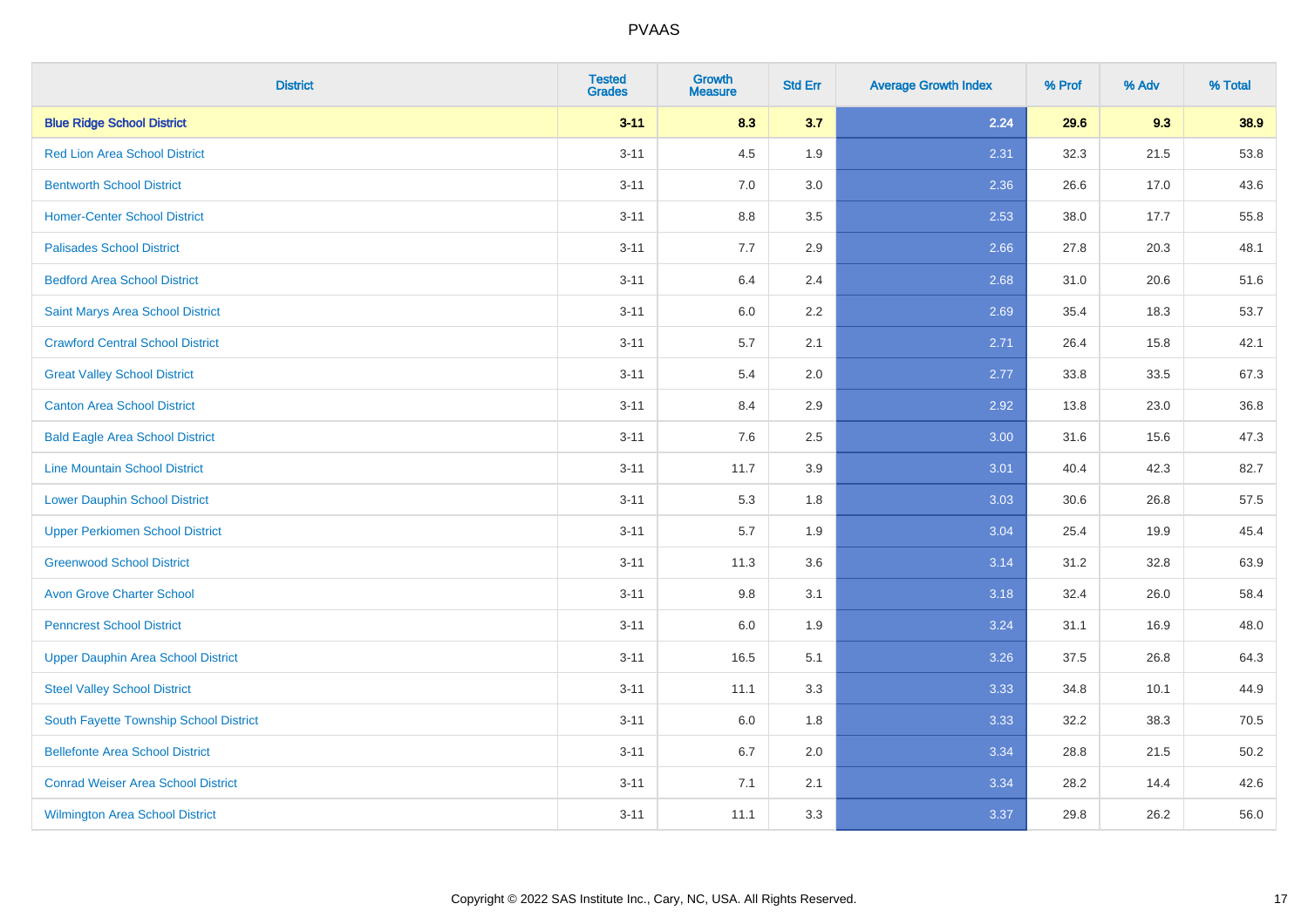| <b>District</b>                                | <b>Tested</b><br><b>Grades</b> | Growth<br><b>Measure</b> | <b>Std Err</b> | <b>Average Growth Index</b> | % Prof | % Adv   | % Total |
|------------------------------------------------|--------------------------------|--------------------------|----------------|-----------------------------|--------|---------|---------|
| <b>Blue Ridge School District</b>              | $3 - 11$                       | 8.3                      | 3.7            | 2.24                        | 29.6   | 9.3     | 38.9    |
| <b>Fairview School District</b>                | $3 - 11$                       | 8.3                      | 2.4            | 3.43                        | 41.9   | 34.9    | 76.7    |
| <b>North Pocono School District</b>            | $3 - 11$                       | 13.1                     | 3.7            | 3.54                        | 31.4   | 33.3    | 64.7    |
| <b>York Suburban School District</b>           | $3 - 11$                       | 7.4                      | 2.1            | 3.55                        | 24.9   | 31.2    | 56.1    |
| Oil City Area School District                  | $3 - 11$                       | 8.6                      | 2.4            | 3.56                        | 29.1   | 13.1    | 42.2    |
| <b>Reading School District</b>                 | $3 - 11$                       | 4.3                      | 1.2            | 3.71                        | 16.8   | $6.0\,$ | 22.8    |
| <b>Spring Cove School District</b>             | $3 - 11$                       | 9.1                      | 2.4            | 3.77                        | 31.8   | 25.4    | 57.1    |
| <b>Hampton Township School District</b>        | $3 - 11$                       | 7.4                      | 2.0            | 3.79                        | 37.9   | 39.2    | 77.0    |
| <b>Hazleton Area School District</b>           | $3 - 11$                       | 6.0                      | 1.6            | 3.85                        | 20.5   | 9.0     | 29.5    |
| <b>Warrior Run School District</b>             | $3 - 11$                       | 10.5                     | 2.7            | 3.86                        | 34.1   | 16.8    | 50.9    |
| <b>Dallas School District</b>                  | $3 - 11$                       | 8.1                      | 2.1            | 3.87                        | 32.4   | 22.4    | 54.8    |
| <b>Phoenixville Area School District</b>       | $3 - 11$                       | 7.3                      | 1.8            | 3.96                        | 32.3   | 27.6    | 59.8    |
| Abington Heights School District               | $3 - 11$                       | 6.7                      | 1.7            | 4.00                        | 33.8   | 31.7    | 65.5    |
| Downingtown Area School District               | $3 - 11$                       | 4.4                      | 1.1            | 4.06                        | 30.1   | 32.0    | 62.2    |
| <b>Ephrata Area School District</b>            | $3 - 11$                       | 6.8                      | 1.7            | 4.08                        | 31.6   | 17.1    | 48.8    |
| <b>Valley View School District</b>             | $3 - 11$                       | 9.3                      | 2.2            | 4.18                        | 26.6   | 23.1    | 49.7    |
| <b>Laurel School District</b>                  | $3 - 11$                       | 13.0                     | 3.1            | 4.19                        | 30.3   | 15.7    | 46.1    |
| Pennsylvania Leadership Charter School         | $3 - 11$                       | 8.0                      | 1.9            | 4.22                        | 33.1   | 27.8    | 60.9    |
| <b>Wallenpaupack Area School District</b>      | $3 - 11$                       | 8.8                      | 2.1            | 4.28                        | 28.5   | 18.9    | 47.4    |
| <b>Coudersport Area School District</b>        | $3 - 11$                       | 14.8                     | 3.4            | 4.33                        | 34.7   | 28.0    | 62.7    |
| <b>Lower Moreland Township School District</b> | $3 - 11$                       | 8.7                      | 2.0            | 4.35                        | 38.2   | 33.2    | 71.4    |
| <b>Pennsbury School District</b>               | $3 - 11$                       | 5.6                      | 1.3            | 4.38                        | 37.7   | 27.7    | 65.4    |
| Northern York County School District           | $3 - 11$                       | 8.4                      | 1.8            | 4.63                        | 24.3   | 23.1    | 47.4    |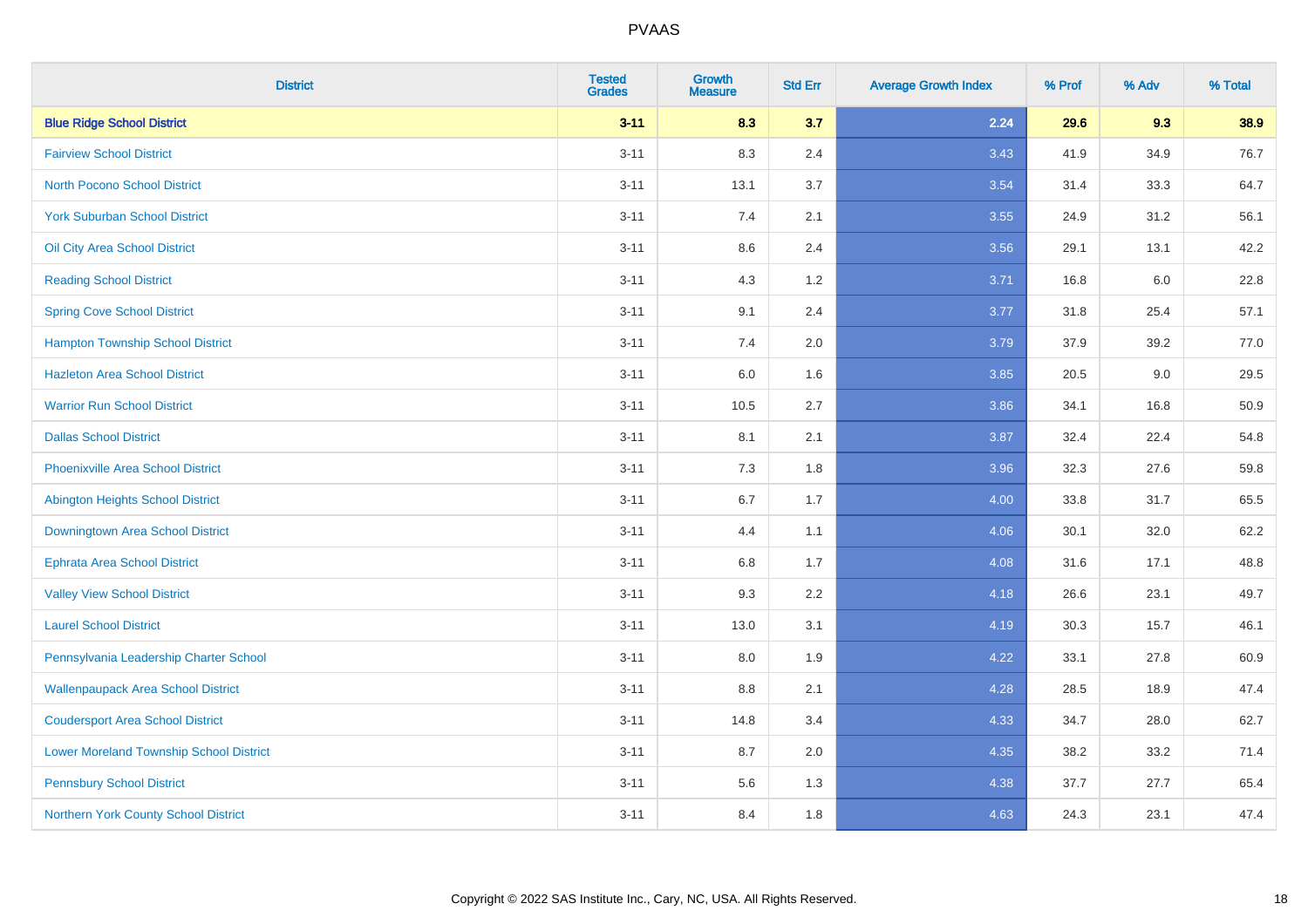| <b>District</b>                              | <b>Tested</b><br><b>Grades</b> | <b>Growth</b><br><b>Measure</b> | <b>Std Err</b> | <b>Average Growth Index</b> | % Prof | % Adv | % Total |
|----------------------------------------------|--------------------------------|---------------------------------|----------------|-----------------------------|--------|-------|---------|
| <b>Blue Ridge School District</b>            | $3 - 11$                       | 8.3                             | 3.7            | 2.24                        | 29.6   | 9.3   | 38.9    |
| <b>Stroudsburg Area School District</b>      | $3 - 11$                       | $7.5\,$                         | 1.6            | 4.70                        | 30.4   | 18.3  | 48.7    |
| <b>West Perry School District</b>            | $3 - 11$                       | 11.0                            | 2.3            | 4.76                        | 26.9   | 20.5  | 47.4    |
| <b>Lakeland School District</b>              | $3 - 11$                       | 13.3                            | 2.8            | 4.80                        | 22.2   | 21.2  | 43.4    |
| <b>Penn Manor School District</b>            | $3 - 11$                       | 7.1                             | 1.5            | 4.82                        | 26.7   | 20.5  | 47.2    |
| <b>Iroquois School District</b>              | $3 - 11$                       | 13.6                            | 2.8            | 4.83                        | 33.3   | 16.0  | 49.4    |
| <b>Lehighton Area School District</b>        | $3 - 11$                       | 11.4                            | 2.4            | 4.84                        | 30.5   | 24.9  | 55.3    |
| <b>Belle Vernon Area School District</b>     | $3 - 11$                       | 11.1                            | 2.3            | 4.88                        | 31.6   | 25.4  | 57.1    |
| <b>Quaker Valley School District</b>         | $3 - 11$                       | 12.2                            | 2.5            | 4.90                        | 39.5   | 26.4  | 65.9    |
| <b>Berlin Brothersvalley School District</b> | $3 - 11$                       | 19.6                            | 4.0            | 4.93                        | 28.3   | 41.3  | 69.6    |
| <b>West Branch Area School District</b>      | $3 - 11$                       | 17.0                            | 3.3            | 5.20                        | 47.1   | 19.1  | 66.2    |
| <b>Cornwall-Lebanon School District</b>      | $3 - 11$                       | 8.2                             | 1.6            | 5.24                        | 28.0   | 20.5  | 48.6    |
| Lake-Lehman School District                  | $3 - 11$                       | 14.9                            | 2.8            | 5.34                        | 25.8   | 22.5  | 48.3    |
| <b>Pine-Richland School District</b>         | $3 - 11$                       | 9.3                             | 1.7            | 5.56                        | 42.3   | 35.8  | 78.1    |
| <b>Pequea Valley School District</b>         | $3 - 11$                       | 18.0                            | 3.1            | 5.74                        | 29.2   | 37.5  | 66.7    |
| <b>Harbor Creek School District</b>          | $3 - 11$                       | 13.4                            | 2.3            | 5.80                        | 34.5   | 40.7  | 75.2    |
| <b>Punxsutawney Area School District</b>     | $3 - 11$                       | 15.8                            | 2.7            | 5.83                        | 18.6   | 29.0  | 47.6    |
| <b>Indiana Area School District</b>          | $3 - 11$                       | 12.0                            | 2.0            | 5.98                        | 30.0   | 30.4  | 60.3    |
| <b>Agora Cyber Charter School</b>            | $3 - 11$                       | 14.6                            | 2.4            | 6.03                        | 24.7   | 19.5  | 44.2    |
| <b>Franklin Regional School District</b>     | $3 - 11$                       | 11.3                            | 1.8            | 6.13                        | 30.0   | 35.0  | 65.0    |
| <b>Tuscarora School District</b>             | $3 - 11$                       | 13.4                            | 2.2            | 6.20                        | 37.1   | 26.3  | 63.4    |
| <b>Armstrong School District</b>             | $3 - 11$                       | $9.8\,$                         | 1.6            | 6.22                        | 32.8   | 24.6  | 57.4    |
| <b>Cocalico School District</b>              | $3 - 11$                       | 12.3                            | 1.9            | 6.48                        | 28.2   | 32.3  | 60.5    |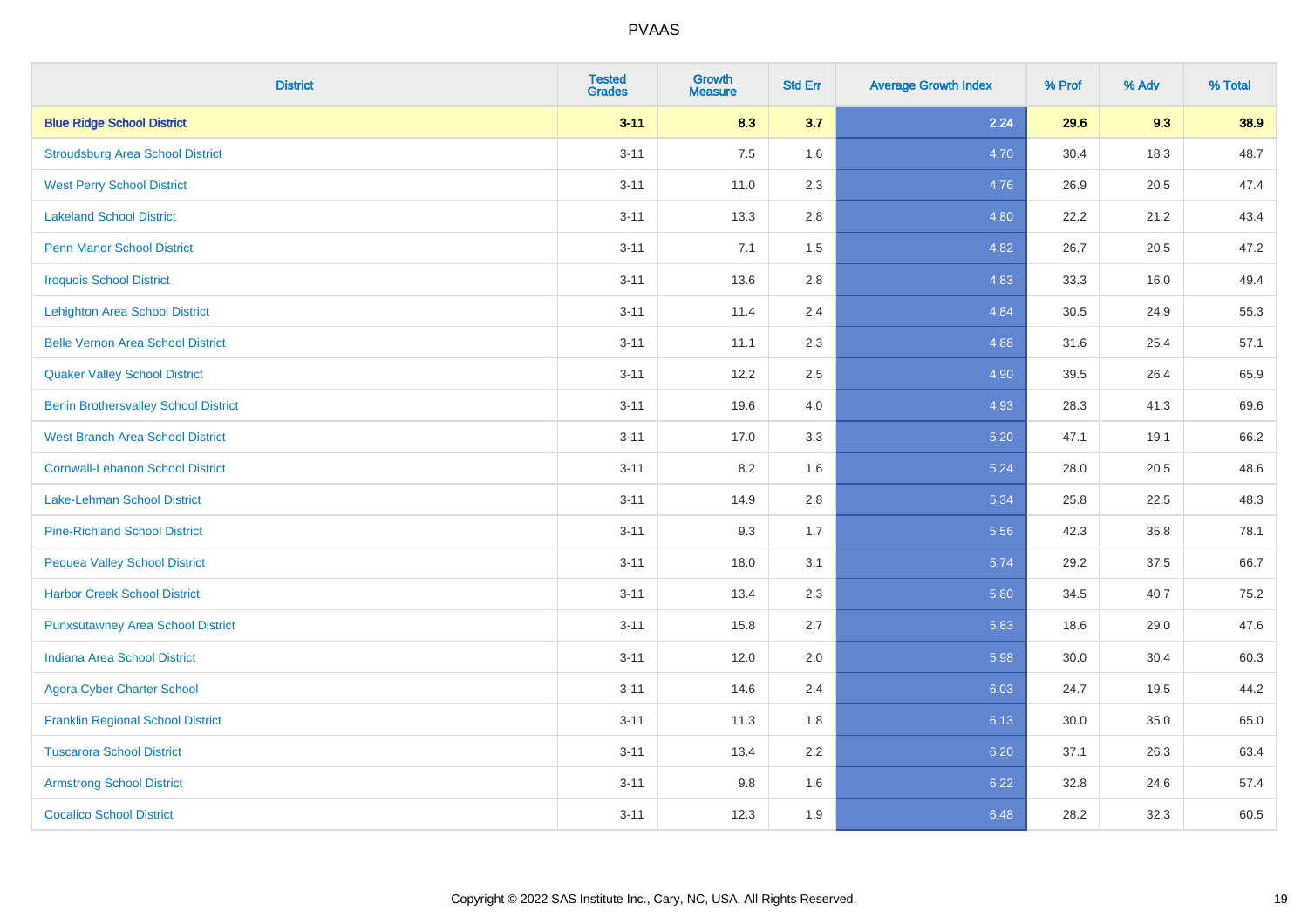| <b>District</b>                               | <b>Tested</b><br><b>Grades</b> | <b>Growth</b><br><b>Measure</b> | <b>Std Err</b> | <b>Average Growth Index</b> | % Prof | % Adv | % Total |
|-----------------------------------------------|--------------------------------|---------------------------------|----------------|-----------------------------|--------|-------|---------|
| <b>Blue Ridge School District</b>             | $3 - 11$                       | 8.3                             | 3.7            | 2.24                        | 29.6   | 9.3   | 38.9    |
| <b>Manheim Central School District</b>        | $3 - 11$                       | 12.8                            | 2.0            | 6.52                        | 27.8   | 35.4  | 63.2    |
| <b>Neshaminy School District</b>              | $3 - 11$                       | 8.6                             | 1.3            | 6.56                        | 31.3   | 23.9  | 55.2    |
| <b>Millcreek Township School District</b>     | $3 - 11$                       | 9.1                             | 1.4            | 6.61                        | 34.5   | 30.1  | 64.6    |
| <b>Methacton School District</b>              | $3 - 11$                       | 11.0                            | 1.6            | 6.94                        | 36.0   | 33.6  | 69.6    |
| <b>Whitehall-Coplay School District</b>       | $3 - 11$                       | 11.8                            | 1.7            | 7.06                        | 32.3   | 21.7  | 54.0    |
| <b>Upper Merion Area School District</b>      | $3 - 11$                       | 14.0                            | 2.0            | 7.15                        | 34.4   | 32.6  | 67.0    |
| <b>Danville Area School District</b>          | $3 - 11$                       | 18.4                            | 2.6            | 7.19                        | 32.0   | 46.1  | 78.1    |
| <b>Mountain View School District</b>          | $3 - 11$                       | 24.2                            | 3.4            | 7.20                        | 45.8   | 37.3  | 83.0    |
| <b>East Penn School District</b>              | $3 - 11$                       | 8.9                             | 1.2            | 7.61                        | 32.8   | 26.4  | 59.2    |
| <b>Mifflin County School District</b>         | $3 - 11$                       | 12.3                            | 1.6            | 7.69                        | 35.1   | 15.1  | 50.3    |
| <b>Upper Saint Clair School District</b>      | $3 - 11$                       | 13.8                            | 1.8            | 7.86                        | 32.2   | 44.5  | 76.7    |
| <b>Peters Township School District</b>        | $3 - 11$                       | 14.1                            | 1.7            | 8.16                        | 35.2   | 41.6  | 76.8    |
| <b>Saucon Valley School District</b>          | $3 - 11$                       | 18.9                            | 2.2            | 8.48                        | 26.0   | 39.6  | 65.6    |
| Southern York County School District          | $3 - 11$                       | 15.5                            | 1.8            | 8.48                        | 37.6   | 29.2  | 66.8    |
| <b>Marple Newtown School District</b>         | $3 - 11$                       | 20.6                            | 2.3            | 8.95                        | 31.1   | 42.7  | 73.8    |
| Palmyra Area School District                  | $3 - 11$                       | 16.2                            | 1.8            | 9.02                        | 38.8   | 34.0  | 72.8    |
| <b>Unionville-Chadds Ford School District</b> | $3 - 11$                       | 15.8                            | 1.7            | 9.12                        | 31.2   | 48.0  | 79.2    |
| <b>Wayne Highlands School District</b>        | $3 - 11$                       | 22.5                            | 2.5            | 9.16                        | 33.8   | 40.4  | 74.2    |
| Fox Chapel Area School District               | $3 - 11$                       | 17.6                            | 1.9            | 9.47                        | 22.9   | 52.0  | 74.9    |
| <b>Delaware Valley School District</b>        | $3 - 11$                       | 15.7                            | 1.6            | 9.62                        | 36.7   | 32.1  | 68.8    |
| New Hope-Solebury School District             | $3 - 11$                       | 28.8                            | 2.9            | 9.77                        | 31.6   | 50.0  | 81.6    |
| <b>Hempfield School District</b>              | $3 - 11$                       | 13.4                            | 1.3            | 10.53                       | 29.9   | 36.8  | 66.7    |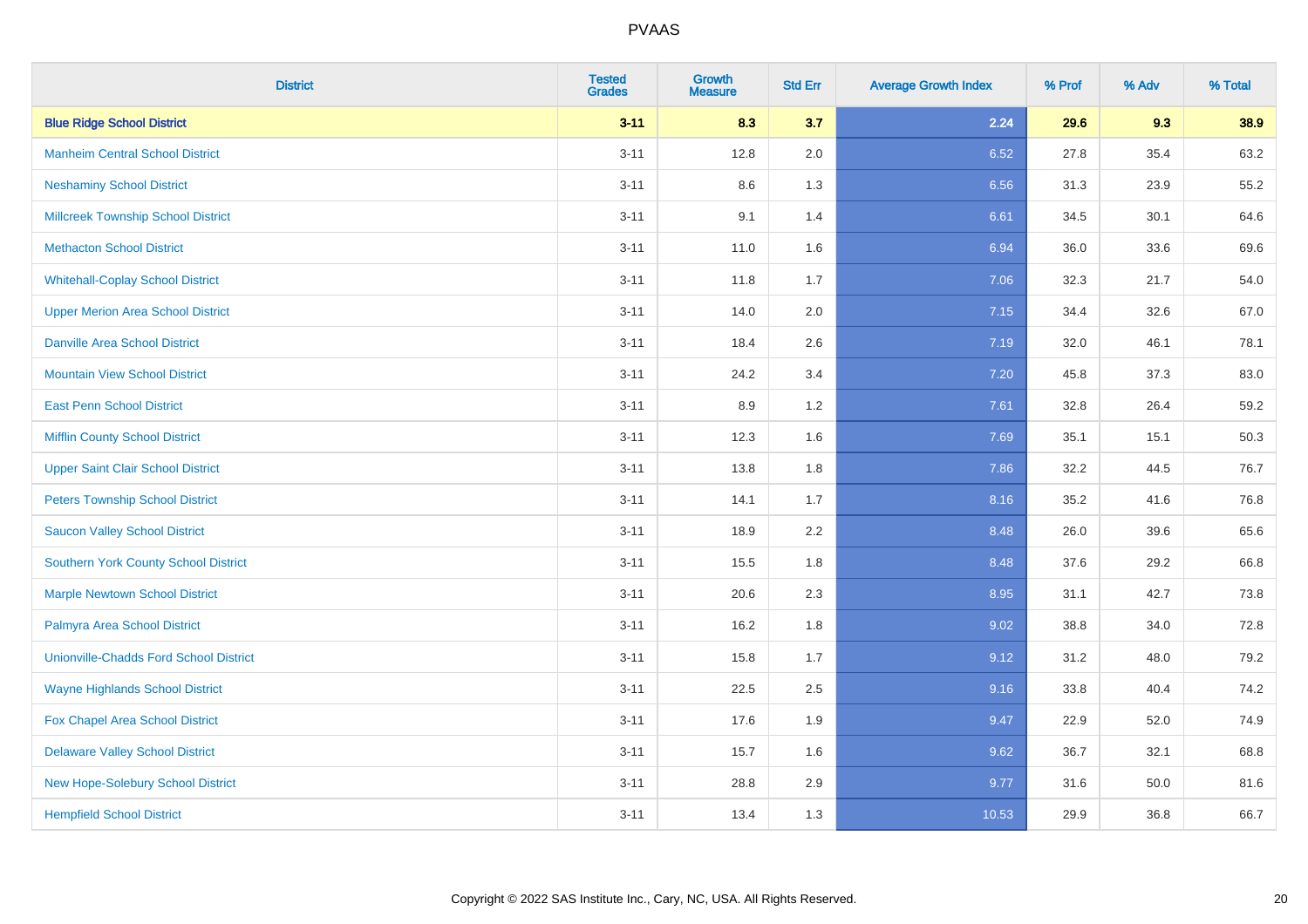| <b>District</b>                           | <b>Tested</b><br><b>Grades</b> | <b>Growth</b><br><b>Measure</b> | <b>Std Err</b> | <b>Average Growth Index</b> | % Prof | % Adv | % Total |
|-------------------------------------------|--------------------------------|---------------------------------|----------------|-----------------------------|--------|-------|---------|
| <b>Blue Ridge School District</b>         | $3 - 11$                       | 8.3                             | 3.7            | 2.24                        | 29.6   | 9.3   | 38.9    |
| <b>Warwick School District</b>            | $3 - 11$                       | 21.7                            | 1.8            | 11.76                       | 27.7   | 36.3  | 64.0    |
| <b>Littlestown Area School District</b>   | $3 - 11$                       | 28.7                            | 2.4            | 11.83                       | 38.4   | 29.3  | 67.7    |
| <b>Council Rock School District</b>       | $3 - 11$                       | 13.5                            | 1.1            | 12.27                       | 32.0   | 35.4  | 67.4    |
| <b>Souderton Area School District</b>     | $3 - 11$                       | 18.5                            | 1.4            | 12.86                       | 39.2   | 31.2  | 70.4    |
| <b>Colonial School District</b>           | $3 - 11$                       | 22.1                            | 1.6            | 13.55                       | 27.2   | 43.5  | 70.6    |
| <b>Spring-Ford Area School District</b>   | $3 - 11$                       | 16.6                            | 1.2            | 14.02                       | 30.4   | 45.3  | 75.7    |
| <b>Dallastown Area School District</b>    | $3 - 11$                       | 19.9                            | 1.4            | 14.14                       | 36.8   | 34.2  | 71.0    |
| <b>North Allegheny School District</b>    | $3 - 11$                       | 18.0                            | 1.3            | 14.25                       | 30.5   | 42.9  | 73.4    |
| <b>Lower Merion School District</b>       | $3 - 11$                       | 18.9                            | 1.2            | 15.42                       | 29.4   | 48.6  | 78.0    |
| North Penn School District                | $3 - 11$                       | 17.6                            | 1.0            | 17.53                       | 30.8   | 35.7  | 66.4    |
| <b>Central Bucks School District</b>      | $3 - 11$                       | 15.5                            | 0.9            | 17.94                       | 34.8   | 41.4  | 76.2    |
| <b>State College Area School District</b> | $3 - 11$                       | 24.5                            | 1.3            | 18.59                       | 31.9   | 46.9  | 78.8    |
| <b>Norristown Area School District</b>    | $3 - 12$                       | $-25.4$                         | 1.7            | $-15.35$                    | 10.6   | 1.8   | 12.4    |
| Philadelphia City School District         | $3 - 12$                       | $-7.8$                          | 0.6            | $-13.43$                    | 16.4   | 6.5   | 22.9    |
| <b>Allentown City School District</b>     | $3 - 12$                       | $-16.9$                         | 1.4            | $-12.37$                    | 5.9    | 0.4   | 6.3     |
| <b>York City School District</b>          | $3 - 12$                       | $-17.7$                         | 1.8            | $-10.05$                    | 3.2    | 0.7   | 3.9     |
| Ambridge Area School District             | $3 - 12$                       | $-19.4$                         | 2.5            | $-7.64$                     | 23.2   | 5.6   | 28.9    |
| <b>Lancaster School District</b>          | $3 - 12$                       | $-10.0$                         | 1.4            | $-7.22$                     | 9.0    | 3.9   | 12.8    |
| <b>Hempfield Area School District</b>     | $3 - 12$                       | $-10.2$                         | 1.6            | $-6.37$                     | 28.1   | 19.2  | 47.3    |
| <b>New Castle Area School District</b>    | $3 - 12$                       | $-13.6$                         | 2.3            | $-5.99$                     | 17.6   | 2.0   | 19.5    |
| <b>West Mifflin Area School District</b>  | $3 - 12$                       | $-11.9$                         | 2.5            | $-4.77$                     | 15.9   | 4.0   | 19.9    |
| <b>Interboro School District</b>          | $3 - 12$                       | $-8.4$                          | 2.0            | $-4.27$                     | 27.6   | 6.4   | 34.1    |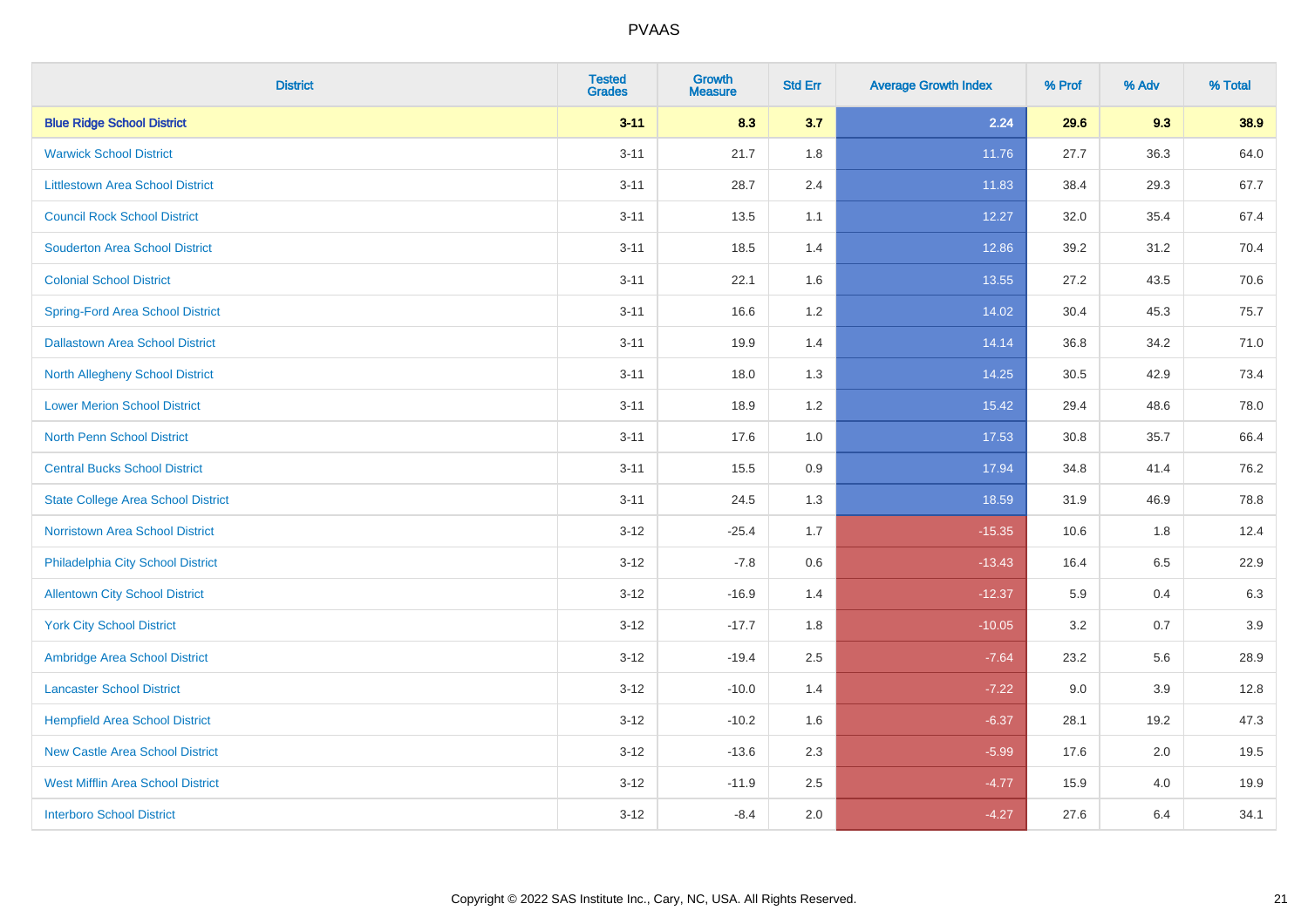| <b>District</b>                                        | <b>Tested</b><br><b>Grades</b> | Growth<br><b>Measure</b> | <b>Std Err</b> | <b>Average Growth Index</b> | % Prof | % Adv | % Total |
|--------------------------------------------------------|--------------------------------|--------------------------|----------------|-----------------------------|--------|-------|---------|
| <b>Blue Ridge School District</b>                      | $3 - 11$                       | 8.3                      | 3.7            | 2.24                        | 29.6   | 9.3   | 38.9    |
| <b>Panther Valley School District</b>                  | $3 - 12$                       | $-13.3$                  | 3.2            | $-4.10$                     | 31.5   | 4.1   | 35.6    |
| <b>Scranton School District</b>                        | $3 - 12$                       | $-10.1$                  | 2.5            | $-4.04$                     | 20.0   | 7.7   | 27.7    |
| <b>Tussey Mountain School District</b>                 | $3 - 12$                       | $-13.0$                  | 3.3            | $-3.93$                     | 11.1   | 3.2   | 14.3    |
| <b>Grove City Area School District</b>                 | $3 - 12$                       | $-8.8$                   | 2.3            | $-3.89$                     | 25.6   | 16.4  | 42.0    |
| <b>Old Forge School District</b>                       | $3 - 12$                       | $-11.3$                  | 3.1            | $-3.62$                     | 28.6   | 13.2  | 41.8    |
| <b>West York Area School District</b>                  | $3 - 12$                       | $-9.8$                   | 2.7            | $-3.57$                     | 21.9   | 10.9  | 32.8    |
| <b>Montoursville Area School District</b>              | $3 - 12$                       | $-8.4$                   | 2.6            | $-3.17$                     | 38.8   | 18.2  | 57.0    |
| <b>Erie City School District</b>                       | $3 - 12$                       | $-4.5$                   | 1.4            | $-3.09$                     | 13.4   | 6.7   | 20.1    |
| <b>Quakertown Community School District</b>            | $3 - 12$                       | $-4.3$                   | 1.5            | $-2.79$                     | 33.8   | 20.1  | 53.8    |
| <b>Clarion-Limestone Area School District</b>          | $3 - 12$                       | $-10.0$                  | 3.6            | $-2.76$                     | 28.3   | 20.0  | 48.3    |
| Selinsgrove Area School District                       | $3 - 12$                       | $-5.7$                   | 2.1            | $-2.74$                     | 25.4   | 13.9  | 39.2    |
| <b>Turkeyfoot Valley Area School District</b>          | $3 - 12$                       | $-15.4$                  | 5.8            | $-2.66$                     | 3.8    | 3.8   | $7.6$   |
| <b>Union City Area School District</b>                 | $3 - 12$                       | $-8.7$                   | 3.3            | $-2.59$                     | 29.7   | 10.9  | 40.6    |
| <b>Greater Nanticoke Area School District</b>          | $3 - 12$                       | $-6.8$                   | 2.6            | $-2.58$                     | 15.2   | 8.9   | 24.1    |
| Catasauqua Area School District                        | $3 - 12$                       | $-7.3$                   | 2.8            | $-2.58$                     | 27.1   | 11.2  | 38.3    |
| Pocono Mountain School District                        | $3 - 12$                       | $-4.3$                   | 1.8            | $-2.43$                     | 35.5   | 17.1  | 52.6    |
| <b>Pottsville Area School District</b>                 | $3 - 12$                       | $-4.9$                   | 2.1            | $-2.36$                     | 21.8   | 7.9   | 29.6    |
| <b>Bristol Borough School District</b>                 | $3 - 12$                       | $-5.9$                   | 2.9            | $-2.00$                     | 27.8   | 3.3   | 31.1    |
| Lincoln Leadership Academy Charter School              | $3 - 12$                       | $-7.4$                   | 3.7            | $-1.99$                     | 6.4    | 2.1   | 8.5     |
| <b>Chester Charter Scholars Academy Charter School</b> | $3 - 12$                       | $-6.2$                   | 3.3            | $-1.88$                     | 2.2    | 0.0   | 2.2     |
| <b>Twin Valley School District</b>                     | $3 - 12$                       | $-3.2$                   | 1.9            | $-1.68$                     | 38.8   | 19.8  | 58.6    |
| <b>Woodland Hills School District</b>                  | $3 - 12$                       | $-4.2$                   | 2.5            | $-1.66$                     | 10.1   | 1.4   | 11.5    |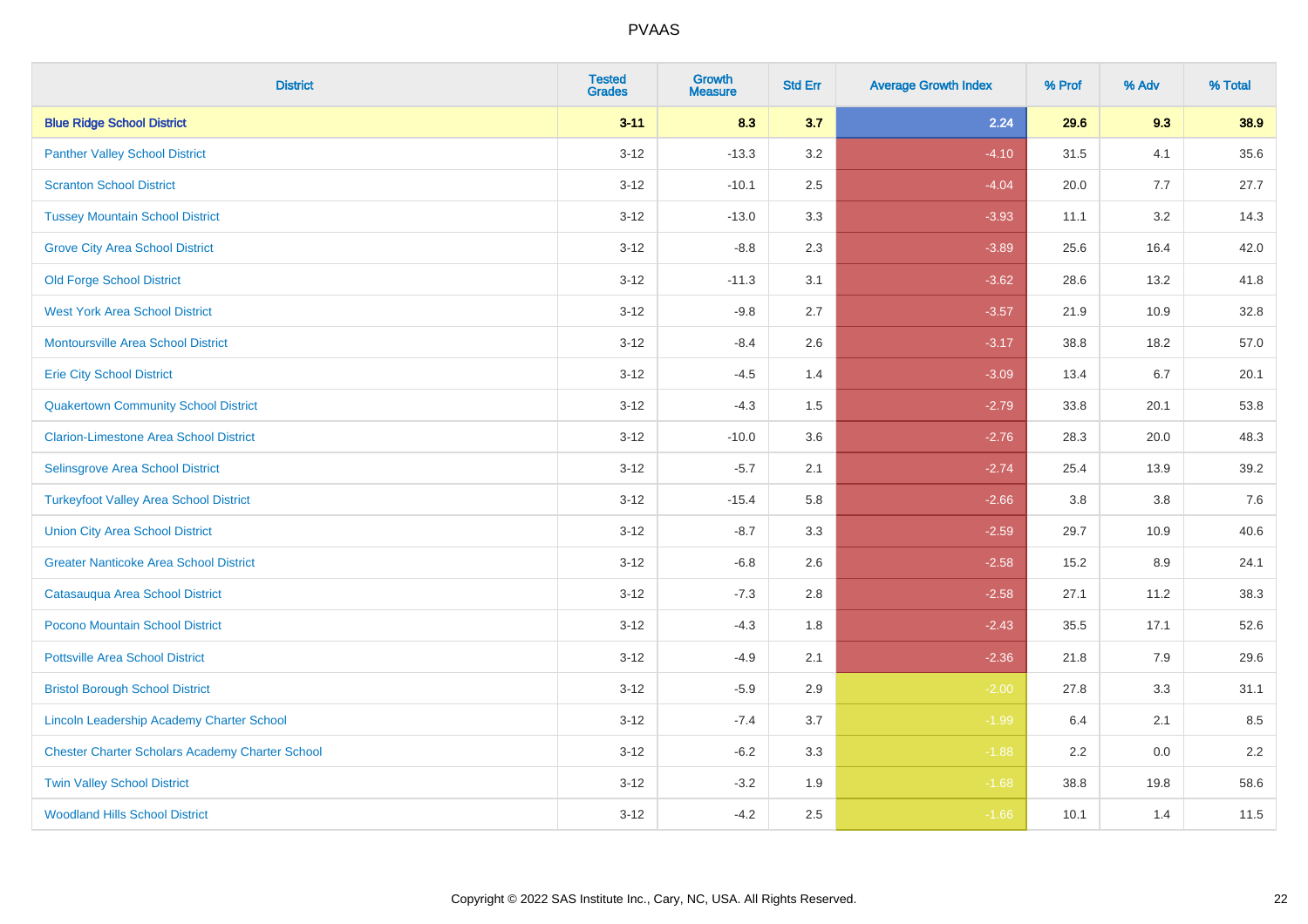| <b>District</b>                                 | <b>Tested</b><br><b>Grades</b> | <b>Growth</b><br><b>Measure</b> | <b>Std Err</b> | <b>Average Growth Index</b> | % Prof | % Adv | % Total |
|-------------------------------------------------|--------------------------------|---------------------------------|----------------|-----------------------------|--------|-------|---------|
| <b>Blue Ridge School District</b>               | $3 - 11$                       | 8.3                             | 3.7            | 2.24                        | 29.6   | 9.3   | 38.9    |
| <b>Conemaugh Valley School District</b>         | $3 - 12$                       | $-6.3$                          | 4.1            | $-1.54$                     | 23.7   | 5.1   | 28.8    |
| <b>Keystone Education Center Charter School</b> | $3 - 12$                       | $-6.5$                          | 5.1            | $-1.28$                     | 0.0    | 0.0   | 0.0     |
| <b>Millville Area School District</b>           | $3 - 12$                       | $-5.6$                          | 4.4            | $-1.26$                     | 31.4   | 11.4  | 42.9    |
| <b>Cameron County School District</b>           | $3-12$                         | $-5.0$                          | 4.4            | $-1.12$                     | 34.9   | 4.8   | 39.7    |
| <b>Wyomissing Area School District</b>          | $3 - 12$                       | $-2.4$                          | 2.6            | $-0.92$                     | 25.6   | 28.1  | 53.7    |
| <b>Conneaut School District</b>                 | $3 - 12$                       | $-2.3$                          | 2.6            | $-0.91$                     | 27.4   | 9.7   | 37.1    |
| <b>Bradford Area School District</b>            | $3 - 12$                       | $-1.8$                          | 2.3            | $-0.79$                     | 31.2   | 16.7  | 47.9    |
| <b>Roberto Clemente Charter School</b>          | $3 - 12$                       | $-3.3$                          | 4.1            | $-0.79$                     | 22.7   | 4.6   | 27.3    |
| <b>Bangor Area School District</b>              | $3 - 12$                       | $-1.2$                          | 2.0            | $-0.60$                     | 25.8   | 12.7  | 38.5    |
| <b>Penns Manor Area School District</b>         | $3 - 12$                       | $-1.9$                          | 3.5            | $-0.55$                     | 24.2   | 3.8   | 28.0    |
| <b>Forest City Regional School District</b>     | $3 - 12$                       | $-1.2$                          | 3.6            | $-0.33$                     | 26.5   | 8.2   | 34.7    |
| <b>Columbia Borough School District</b>         | $3 - 12$                       | $-1.1$                          | 3.6            | $-0.31$                     | 17.2   | 1.7   | 19.0    |
| <b>Cranberry Area School District</b>           | $3 - 12$                       | $-0.9$                          | 3.1            | $-0.29$                     | 25.5   | 9.7   | 35.2    |
| Altoona Area School District                    | $3 - 12$                       | 0.1                             | 1.5            | 0.07                        | 29.0   | 13.8  | 42.8    |
| <b>Central Columbia School District</b>         | $3 - 12$                       | 0.3                             | 2.3            | 0.12                        | 25.4   | 37.6  | 63.0    |
| <b>Tulpehocken Area School District</b>         | $3 - 12$                       | 1.0                             | 4.9            | 0.20                        | 11.5   | 23.1  | 34.6    |
| <b>Ridley School District</b>                   | $3 - 12$                       | 0.3                             | 1.6            | 0.21                        | 32.0   | 10.7  | 42.6    |
| <b>Wilson School District</b>                   | $3 - 12$                       | $0.5\,$                         | 1.5            | 0.32                        | 30.4   | 25.5  | 55.9    |
| <b>Avella Area School District</b>              | $3-12$                         | 1.6                             | 4.7            | 0.34                        | 34.8   | 7.2   | 42.0    |
| <b>Annville-Cleona School District</b>          | $3 - 12$                       | 1.1                             | 2.4            | 0.45                        | 34.8   | 13.6  | 48.5    |
| Daniel Boone Area School District               | $3 - 12$                       | $0.9\,$                         | 1.9            | 0.46                        | 28.9   | 22.0  | 51.0    |
| <b>Union School District</b>                    | $3-12$                         | 2.5                             | 3.7            | 0.69                        | 17.9   | 10.4  | 28.4    |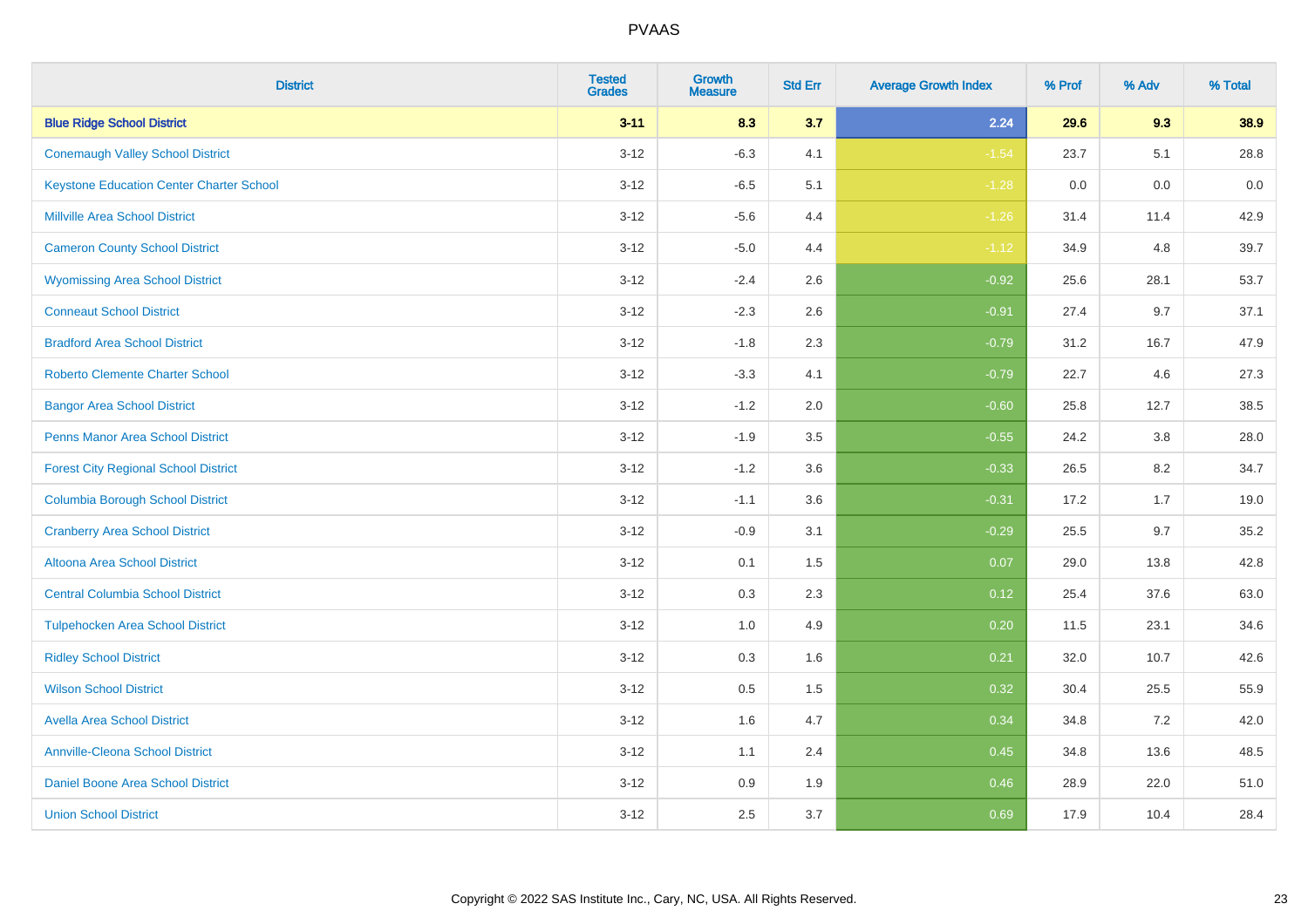| <b>District</b>                                 | <b>Tested</b><br><b>Grades</b> | <b>Growth</b><br><b>Measure</b> | <b>Std Err</b> | <b>Average Growth Index</b> | % Prof | % Adv | % Total |
|-------------------------------------------------|--------------------------------|---------------------------------|----------------|-----------------------------|--------|-------|---------|
| <b>Blue Ridge School District</b>               | $3 - 11$                       | 8.3                             | 3.7            | 2.24                        | 29.6   | 9.3   | 38.9    |
| <b>North Clarion County School District</b>     | $3 - 12$                       | 3.4                             | 4.1            | 0.83                        | 45.0   | 18.8  | 63.8    |
| <b>Pottstown School District</b>                | $3 - 12$                       | 2.0                             | 2.2            | 0.88                        | 19.4   | 6.2   | 25.6    |
| <b>Eastern Lancaster County School District</b> | $3-12$                         | 2.9                             | 3.2            | 0.91                        | 35.2   | 36.4  | 71.6    |
| <b>Brownsville Area School District</b>         | $3-12$                         | 3.9                             | 3.8            | 1.04                        | 22.0   | 8.5   | 30.5    |
| People For People Charter School                | $3 - 12$                       | 6.4                             | 5.6            | $1.15$                      | 2.4    | 0.0   | 2.4     |
| <b>Newport School District</b>                  | $3 - 12$                       | 3.8                             | 3.3            | 1.17                        | 38.8   | 10.4  | 49.2    |
| <b>Upper Dublin School District</b>             | $3-12$                         | 2.1                             | 1.8            | 1.19                        | 34.7   | 30.0  | 64.7    |
| <b>Purchase Line School District</b>            | $3-12$                         | 4.3                             | 3.3            | 1.30                        | 32.3   | 9.0   | 41.4    |
| <b>Chestnut Ridge School District</b>           | $3 - 12$                       | 4.0                             | 2.9            | 1.38                        | 33.2   | 11.0  | 44.2    |
| <b>Conemaugh Township Area School District</b>  | $3 - 12$                       | 4.8                             | 3.5            | 1.39                        | 30.9   | 27.8  | 58.8    |
| <b>Susquehanna Township School District</b>     | $3 - 12$                       | 3.9                             | 2.7            | 1.45                        | 19.0   | 13.1  | 32.0    |
| Northern Potter School District                 | $3 - 12$                       | $6.8\,$                         | 4.6            | 1.48                        | 30.6   | 11.1  | 41.7    |
| <b>South Western School District</b>            | $3 - 12$                       | 2.5                             | 1.7            | 1.48                        | 36.2   | 19.7  | 55.9    |
| <b>Smethport Area School District</b>           | $3-12$                         | 5.8                             | 3.8            | 1.52                        | 24.6   | 20.0  | 44.6    |
| <b>Waynesboro Area School District</b>          | $3 - 12$                       | $3.0\,$                         | 1.8            | 1.67                        | 26.0   | 23.5  | 49.5    |
| <b>West Shore School District</b>               | $3 - 12$                       | $2.2\,$                         | 1.3            | 1.68                        | 31.8   | 15.2  | 47.1    |
| <b>Wyalusing Area School District</b>           | $3-12$                         | 5.7                             | 3.2            | 1.78                        | 38.6   | 12.9  | 51.4    |
| <b>Oswayo Valley School District</b>            | $3-12$                         | 9.9                             | 5.1            | 1.93                        | 26.5   | 44.1  | 70.6    |
| Pennsylvania Distance Learning Charter School   | $3 - 12$                       | 6.8                             | 3.4            | 1.99                        | 19.8   | 6.2   | 25.9    |
| <b>Mckeesport Area School District</b>          | $3 - 12$                       | 4.6                             | 2.2            | 2.14                        | 21.1   | 4.4   | 25.5    |
| Northern Lehigh School District                 | $3 - 12$                       | 6.1                             | 2.5            | 2.42                        | 21.4   | 18.0  | 39.3    |
| Northern Tioga School District                  | $3 - 12$                       | 6.8                             | 2.6            | 2.64                        | 25.0   | 16.9  | 41.9    |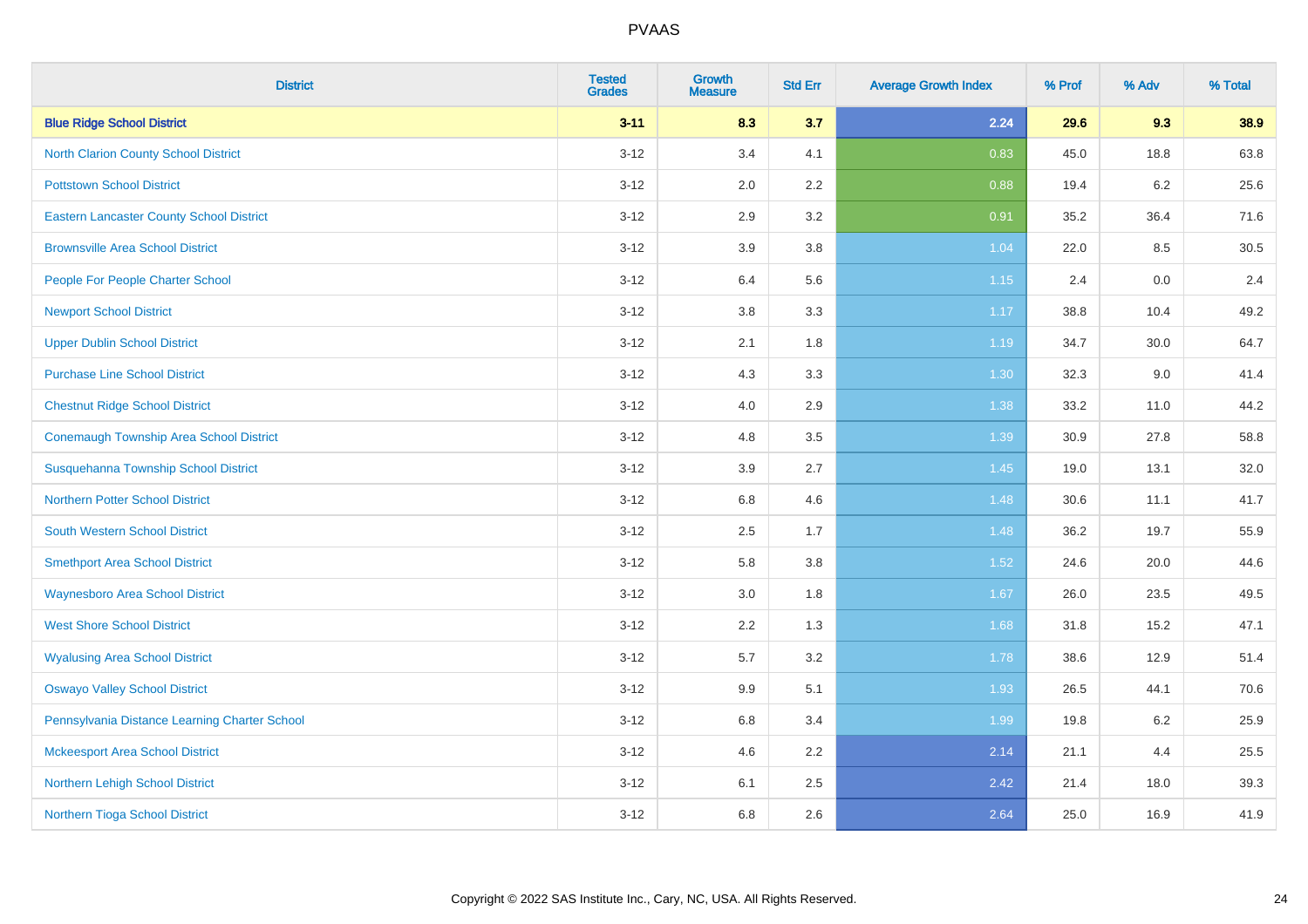| <b>District</b>                           | <b>Tested</b><br><b>Grades</b> | <b>Growth</b><br><b>Measure</b> | <b>Std Err</b> | <b>Average Growth Index</b> | % Prof | % Adv | % Total |
|-------------------------------------------|--------------------------------|---------------------------------|----------------|-----------------------------|--------|-------|---------|
| <b>Blue Ridge School District</b>         | $3 - 11$                       | 8.3                             | 3.7            | 2.24                        | 29.6   | 9.3   | 38.9    |
| <b>Tamaqua Area School District</b>       | $3 - 12$                       | 6.5                             | 2.4            | 2.72                        | 34.3   | 17.5  | 51.8    |
| <b>Donegal School District</b>            | $3 - 12$                       | 5.9                             | 2.2            | 2.72                        | 34.1   | 23.1  | 57.2    |
| <b>Apollo-Ridge School District</b>       | $3-12$                         | 9.5                             | 3.0            | 3.23                        | 34.0   | 9.4   | 43.4    |
| <b>Kutztown Area School District</b>      | $3-12$                         | 9.3                             | 2.8            | 3.34                        | 38.5   | 14.6  | 53.2    |
| <b>William Penn School District</b>       | $3 - 12$                       | 7.0                             | 1.9            | 3.61                        | 14.0   | 7.2   | 21.3    |
| <b>Dover Area School District</b>         | $3 - 12$                       | 7.1                             | 1.9            | 3.78                        | 33.0   | 18.7  | 51.7    |
| <b>Juniata County School District</b>     | $3-12$                         | 7.7                             | 2.0            | 3.81                        | 22.9   | 18.9  | 41.8    |
| <b>Radnor Township School District</b>    | $3-12$                         | 7.5                             | 1.9            | 4.03                        | 33.0   | 38.3  | 71.3    |
| <b>Elizabethtown Area School District</b> | $3 - 12$                       | 7.1                             | 1.7            | 4.19                        | 36.4   | 27.6  | 64.0    |
| <b>West Allegheny School District</b>     | $3 - 12$                       | 8.6                             | 2.0            | 4.34                        | 37.3   | 27.2  | 64.5    |
| <b>Conewago Valley School District</b>    | $3 - 12$                       | 7.6                             | 1.7            | 4.46                        | 41.3   | 19.4  | 60.6    |
| <b>Easton Area School District</b>        | $3 - 12$                       | 6.3                             | 1.3            | 4.91                        | 24.1   | 13.0  | 37.1    |
| Pen Argyl Area School District            | $3 - 12$                       | 12.8                            | 2.5            | 5.10                        | 28.5   | 23.8  | 52.3    |
| Penns Valley Area School District         | $3-12$                         | 14.1                            | 2.6            | 5.33                        | 29.6   | 23.3  | 52.9    |
| <b>Hermitage School District</b>          | $3 - 12$                       | 14.0                            | 2.5            | 5.59                        | 34.0   | 27.0  | 61.0    |
| <b>Lampeter-Strasburg School District</b> | $3 - 12$                       | 11.0                            | 1.9            | 5.69                        | 35.4   | 32.3  | 67.7    |
| <b>Camp Hill School District</b>          | $3-12$                         | 20.7                            | 2.9            | 7.00                        | 32.3   | 41.4  | 73.7    |
| <b>Manheim Township School District</b>   | $3 - 12$                       | 10.9                            | 1.5            | 7.51                        | 30.9   | 31.0  | 61.9    |
| <b>Upper Darby School District</b>        | $3-12$                         | 11.2                            | 1.4            | 8.28                        | 23.8   | 11.8  | 35.6    |
| <b>Central York School District</b>       | $3 - 12$                       | 12.9                            | 1.5            | 8.64                        | 31.4   | 24.1  | 55.5    |
| <b>Loyalsock Township School District</b> | $3 - 12$                       | 26.7                            | 2.7            | 9.92                        | 36.8   | 35.1  | 71.9    |
| <b>Tyrone Area School District</b>        | $3 - 12$                       | 29.2                            | 2.3            | 12.86                       | 36.6   | 29.1  | 65.7    |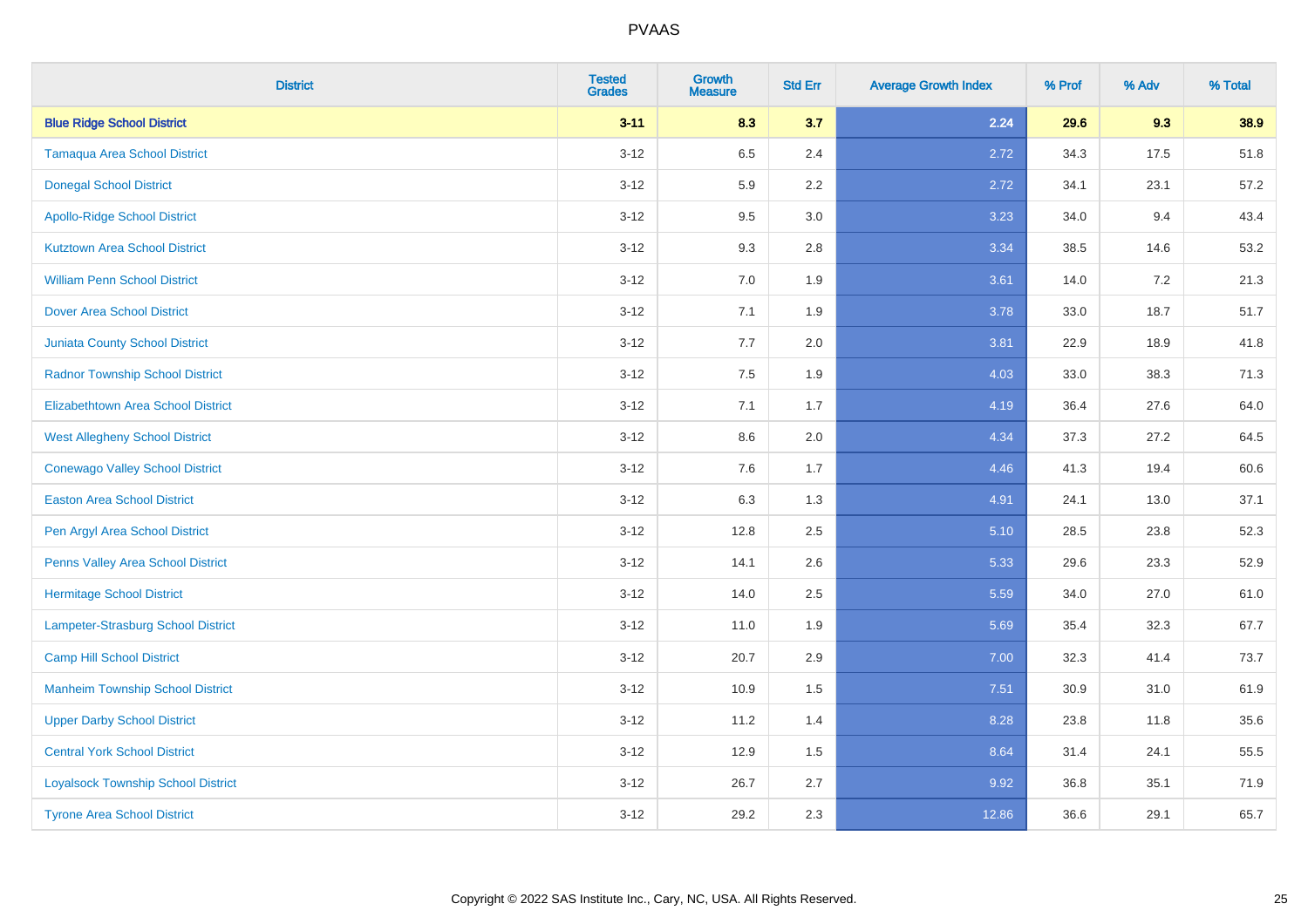| <b>District</b>                                                       | <b>Tested</b><br><b>Grades</b> | <b>Growth</b><br><b>Measure</b> | <b>Std Err</b> | <b>Average Growth Index</b> | % Prof | % Adv | % Total |
|-----------------------------------------------------------------------|--------------------------------|---------------------------------|----------------|-----------------------------|--------|-------|---------|
| <b>Blue Ridge School District</b>                                     | $3 - 11$                       | 8.3                             | 3.7            | 2.24                        | 29.6   | 9.3   | 38.9    |
| <b>Cumberland Valley School District</b>                              | $3 - 12$                       | 18.6                            | 1.2            | 15.79                       | 31.3   | 39.2  | 70.5    |
| <b>Environmental Charter School At Frick Park</b>                     | $3-9$                          | $-6.2$                          | 3.7            | $-1.67$                     | 25.9   | 3.4   | 29.3    |
| Esperanza Academy Charter School                                      | $4 - 11$                       | 2.1                             | 2.1            | 1.01                        | 14.2   | 3.6   | 17.8    |
| <b>Mastery Charter School - Pickett Campus</b>                        | $6 - 10$                       | 2.7                             | 4.2            | 0.65                        | 20.6   | 0.0   | 20.6    |
| <b>Innovative Arts Academy Charter School</b>                         | $6 - 11$                       | $-7.2$                          | 2.5            | $-2.83$                     | 2.0    | 0.0   | 2.0     |
| La Academia Partnership Charter School                                | $6 - 11$                       | $-15.5$                         | 5.7            | $-2.70$                     | 2.3    | 0.0   | $2.3\,$ |
| Perseus House Charter School Of Excellence                            | $6 - 11$                       | $-6.4$                          | 2.6            | $-2.50$                     | 0.9    | 0.0   | 0.9     |
| Urban Pathways 6-12 Charter School                                    | $6 - 11$                       | $-4.1$                          | 5.7            | $-0.72$                     | 0.0    | 0.0   | 0.0     |
| <b>Evergreen Community Charter School</b>                             | $6 - 11$                       | $-1.1$                          | 4.7            | $-0.23$                     | 34.6   | 26.9  | 61.5    |
| Boys Latin Of Philadelphia Charter School                             | $6 - 12$                       | $-8.0$                          | 2.7            | $-3.02$                     | 1.4    | 0.0   | 1.4     |
| Center For Student Learning Charter School At Pennsbury               | $6 - 12$                       | $-3.3$                          | 6.0            | $-0.55$                     | 23.1   | 0.0   | 23.1    |
| Dr Robert Ketterer Charter School Inc                                 | $6 - 12$                       | 7.1                             | 4.3            | 1.66                        | 7.3    | 1.7   | 9.0     |
| 21st Century Cyber Charter School                                     | $6 - 12$                       | 6.6                             | 2.1            | 3.16                        | 29.0   | 21.8  | 50.8    |
| <b>Mastery Charter School - Gratz Campus</b>                          | $7 - 10$                       | $-9.5$                          | 4.6            | $-2.09$                     | 0.0    | 3.4   | 3.4     |
| Mastery Charter School - Shoemaker Campus                             | $7 - 10$                       | $-2.3$                          | 2.8            | $-0.81$                     | 10.1   | 3.7   | 13.8    |
| <b>Lincoln Park Performing Arts Charter School</b>                    | $7 - 11$                       | $-14.9$                         | 2.7            | $-5.45$                     | 39.3   | 8.9   | 48.2    |
| <b>Achievement House Charter School</b>                               | $7 - 11$                       | $-8.2$                          | 3.6            | $-2.28$                     | 16.7   | 2.8   | 19.4    |
| <b>Mastery Charter High School-Lenfest Campus</b>                     | $7 - 11$                       | $-1.8$                          | 5.8            | $-0.30$                     | 26.3   | 0.0   | 26.3    |
| <b>West Side CTC</b>                                                  | $9 - 10$                       | $-32.0$                         | 3.9            | $-8.16$                     | 5.9    | 0.0   | 5.9     |
| Lehigh Valley Charter High School For The Arts                        | $9 - 10$                       | $-11.8$                         | 2.5            | $-4.76$                     | 28.9   | 5.7   | 34.6    |
| <b>Columbia-Montour AVTS</b>                                          | $9 - 10$                       | $-7.1$                          | 2.8            | $-2.52$                     | 19.5   | 3.2   | 22.7    |
| Preparatory Charter School Of Mathematics, Science, Tech, And Careers | $9 - 10$                       | $-5.1$                          | 2.5            | $-2.03$                     | 6.3    | 1.4   | 7.7     |